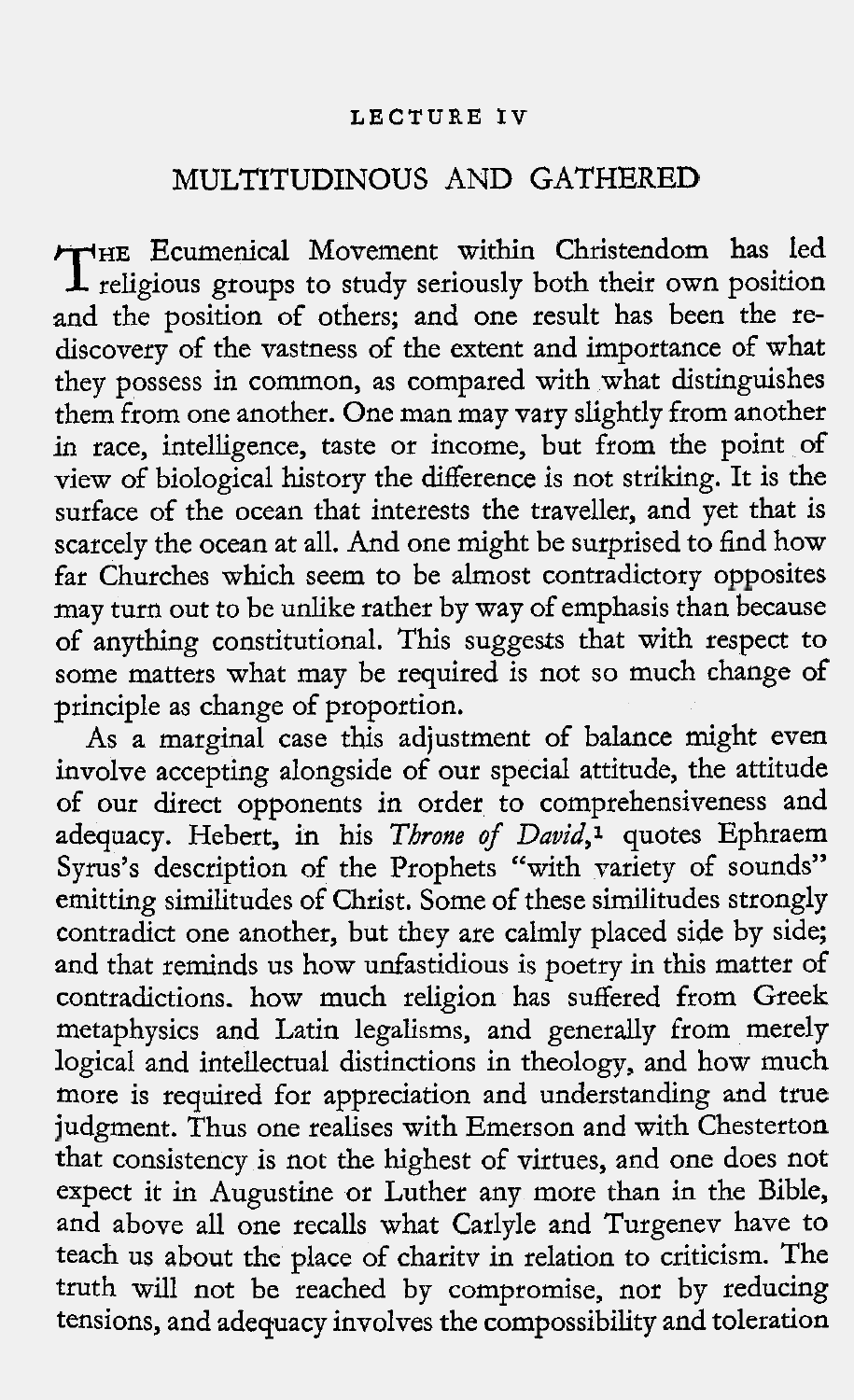of opposites to an extent that may well strain our capacity for conviction and brotherhood. The fullness of Christ implies Both-And, at least as much as Either-Or. It may therefore be thought-provoking to examine one of the more fundamental points of divergence between denominations, and to consider whether it is not ultimately reducible to a matter of emphases capable of a healthy and helpful co-existence within a recognisable unity.

I

Religious bodies seem to be fairly easily classified as "multitudinous" or "gathered." De Quincey2 tells us how it was suggested that a subject specially suitable for treatment by the genius of Coleridge was a history of Christianity and in particular "its chief divarications into Church and Sect." This distinction has been made a commonplace by Troeltsch. Sometimes the types are contrasted as "institutional" and "spiritual," though perhaps "personal" better describes the last.

Emil Brunner, in an article on "One Holy Catholic Church,"3 stated not long ago that in the New Testament the Church is never an "institution," but simply "the people of God," "the fellowship of men who have been renewed through Christ, and are united with their Lord"; that later, the Church was "institutionalised" and that Protestantism was basically a protest against this, but that the Reformed Churches tend to relapse into the institutional, and to be lacking in a true and vital fellowship in Christ, or, alternatively, tend to become mere ecclesiastical associations resulting from a federation of individual believers. Stress is laid upon the word "fellowship." The Church is a fellowship of those bound together into a body through Jesus Christ, each member fundamentally a priest. The Church is a fellowship of holy people.

Karl Barth4 has also latterly expressed himself in this way, urging that "we should learn once more when we hear the word 'Church' to think, not only of the existence and subsistence of a 'fellowship,' but in connection with both these words to think of the 'event' of a gathering-together," and while repudiating the view that we are concerned merely with believing individuals coming together of their own free will to form a community,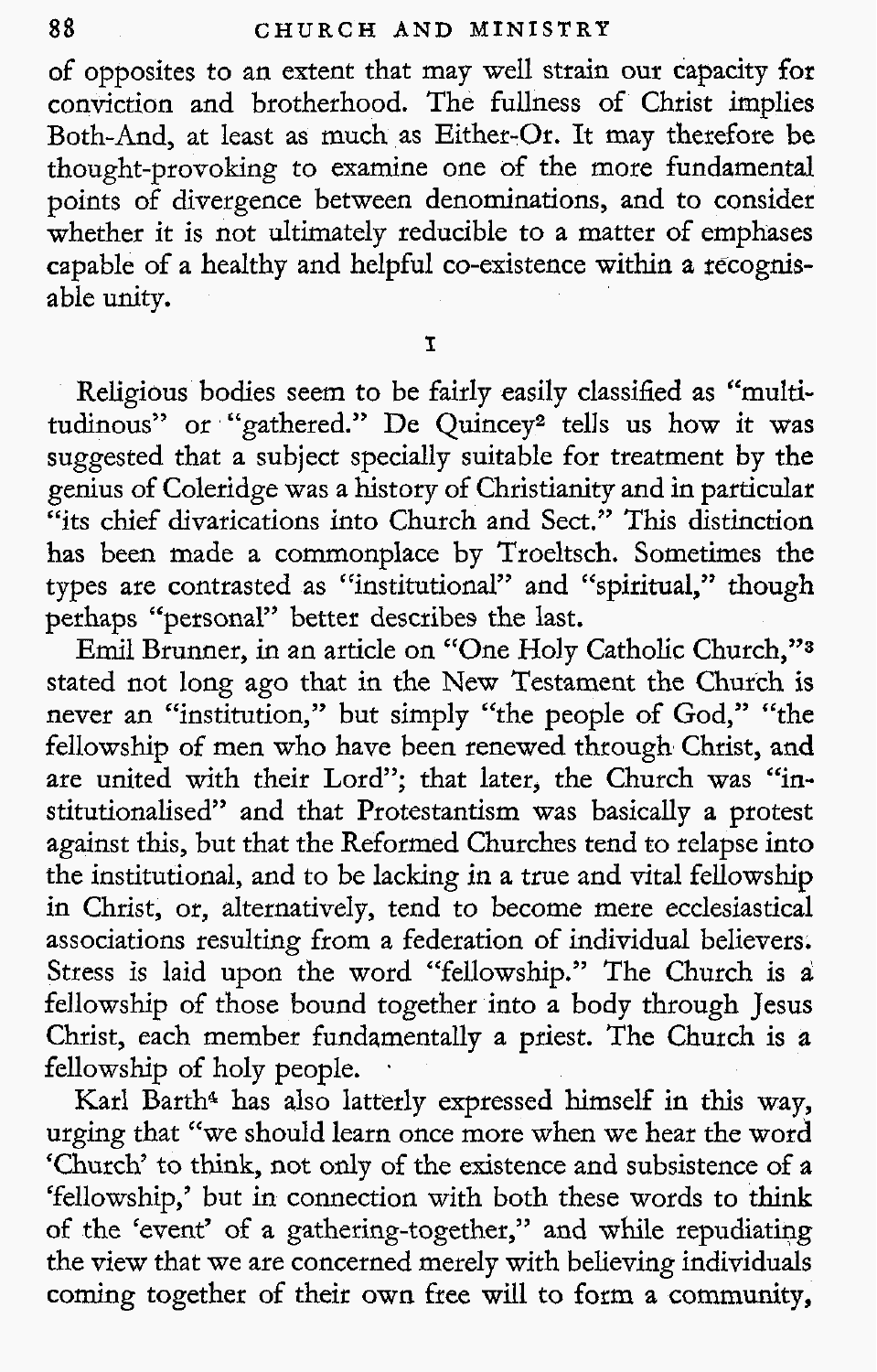he employs the expression "men gathered together as Christians in a living community of the Lord Jesus Christ," and hints that the Congregational Church polity may prove to be the most satisfying. In 1943, in discussing Baptism, Barth had attacked "Volkskirche und Staatskirche and Massenkirche." The Dogmatik in Grundriss (1947) insists that the Church exists by "göttliche convocatio," and calls attention to the danger where the Church is thought of rather in close relationship with ordinary society. His attitude is in accord with his whole reaction to ecclesiastical experience in connection with National Socialism, and would not be unnatural even in the light of the preceding Lutheran arrangement, while at the same time it fits in with Kierkegaardian individualism.

Kierkegaard's early nineteenth-century acute but fierce attack upon what he called Christendom deserves to be carefully pondered. The assault is directed against the exaggerated Erastianism of the Danish State Church of his day, but it is in greater or less degree applicable to all "Churches" in Troeltsch's sense of the word. In the *Attack*, as elsewhere in his writings, Kierkegaard5 is devastating in his criticism of the merely formal and official Church and clergy: official patter, conventional phrases; "That's his business," say the people. Instead of salt, religion becomes "twaddle." Priests are interested in a snug living, promotion, family comfort. Things are just as they were under paganism, but now we call it Christendom! We apply the predicate "Christian." In "Christendom" we are all Christians, without having the slightest suspicion as to what Christianity is. Religion has been abolished by flourishing. The way is no longer narrow. Christianity is not taken seriously; it is merely a game. There is no more cross and suffering as with Jesus, but "merrily we roll along," complacent because of the assurance that "the thing about eternity is settled," and we can go on enjoying life like the pagans. It is, of course, important for the priests that people should not find out what Christianity really is, for the whole institution as it now exists would then collapse. Members must be retained, if only for financial reasons. There is no thought that becoming a Christian presupposes consciousness of sin, and of oneself as a sinner. Baptism is reduced to,a polite ceremonial. Our religion is no more the real thing than "tea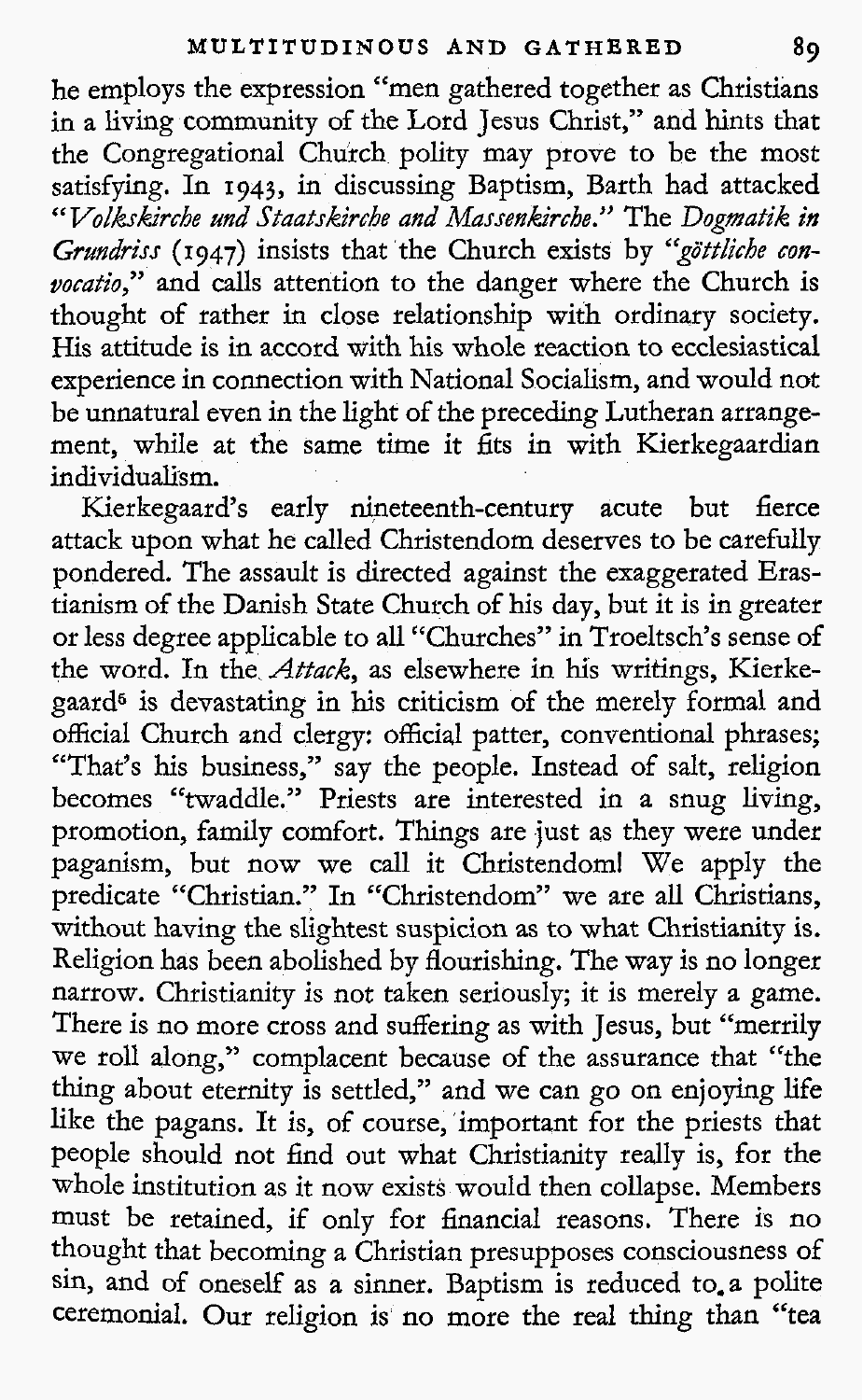made with a bit of paper, which once lay in a drawer beside another bit of paper, which once had been used to wrap a few dried tea leaves, from which tea had already been made three times."

This carries us back to the contrast between what is sometimes called (though without much reason) the Church of the Catacombs, and the Church of Constantine into which the world poured. Later we see missionary efforts bringing in whole tribes and races by mass evangelisation, the conversion of a chief, perhaps for political or cultural reasons, involving the nominal conversion of his people, Christianity being stretched to cover many of their superstitions, their holy wells being christened, their sacred sites adapted for Christian worship. For a very long time the only way in which anything could flourish was by official patronage and support of this sort with the inevitable measure of control. The modern "multitudinous" Church with its basic problem of the nominal Christian continues in true succession from this, and has been accustomed to collaborate with the world and to hallow firmly established practices. Against this kind of thing Donatism, Jansenism, Puritanism, and such movements were the natural protests, and repeatedly in history, when formalism became unbearable, as, for example, in fifteenth-century Germany or seventeenth-century France, we find the pious turning within and becoming contemplative mystics; but all types of "gathered" Church are an obvious result of dissatisfaction with the "multitudinous."

Primitive religion appears to have been mainly communal. The community in a state of infancy is unable to express itself, but is directed by some ruler or leader. Thus it was with the Israelites in the days of Moses and long after. Only in the highest prophetic writings and some of the Psalms does the personal emerge in religion. Primitive religion is also something done, rather than something thought. It is indeed possible in undeveloped conditions for considerable variety of opinion to exist unquestioned, and no trouble would arise till religion came to be associated rather with personal outlook than with formal and external acts. Thus, as Dr. Berkhof has pointed out in his De Kerk en de Keizer,<sup>6</sup> Christianity for Constantine was precisely what pagan religion had formerly been for the Empire,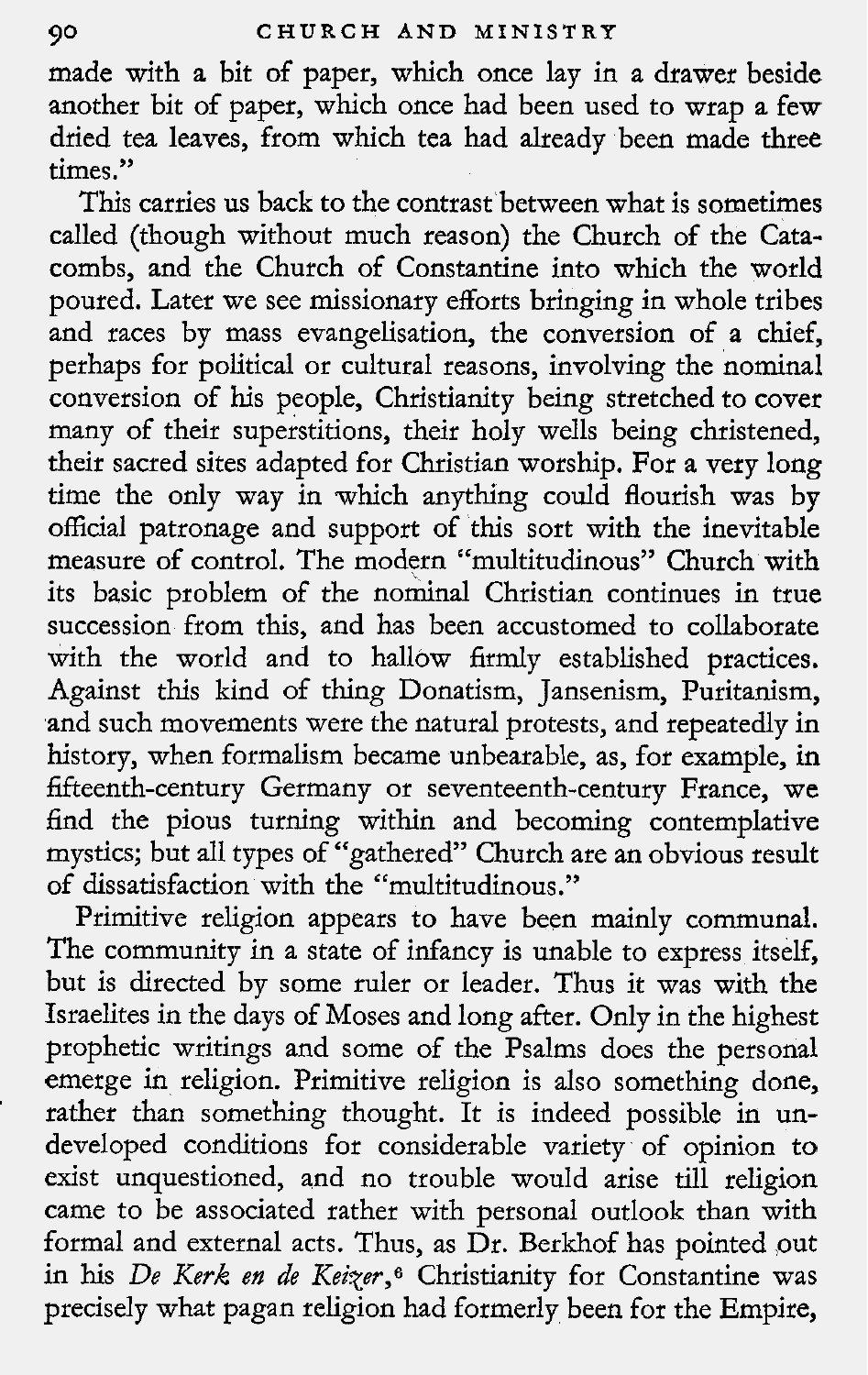a public custom; and when people in the new peace began to introduce theological issues and to discuss problems of orthodoxy, this seemed to the Emperor to be personal and not a matter of cult, and therefore irrelevant and to be firmly suppressed as interfering with his plan for imperial unity.

Some Christians had, of course, realised the inwardness of true Christianity in the early days. Tertullian, for example, had, under official opposition, stated that: "It is assuredly no part of religion to compel religion, to which free will and not force should lead us"; and Lactantius says: "If the mind of the worshipper is disinclined to it, religion at once ceases to exist," and "it is religion alone in which freedom has placed its dwelling."7 Barth has questioned "whether the State has any right to try to strengthen its authority by making any kind of inward claim upon its subjects and its citizens: that is, whether it has any right to demand from them a particular philosophy of life."s The totalitarian State does not trouble to answer the question, but it makes the demand. In earlier times, however, the religious situation did not normally raise this particular issue. Thus in the England of Queen Elizabeth uniformity of religious observance was required by the religious settlement; but it was expressly stated that the Queen "meaneth not to enter into the inquisition bf any men's consciences, as long as they shall observe her laws by their open deeds."<sup>9</sup> Nor was this a deliberate encouragement of hypocrisy; religious observance was regarded as cult, and not as committing anyone to personal acceptance of particular opinions. Religion was not treated as a matter of conviction or principles or as belonging to a province where conscience was specially involved. It might appear that in Eastern Europe the cult has remained almost overwhelmingly prominent, and individual opinion has not specially asserted itself in connection with Christianity. The place given to the sacraments and the relatively small amount of theological development in the course of centuries in Eastern Orthodox lands would seem to support this view. Perhaps this helps to explain how rulers still think it possible to tolerate Christianity in Communist states. If they believe that Christianity is chiefly a matter of rites and ceremonies, then they may see no great difficulty in the Church having perfect freedom to do its work.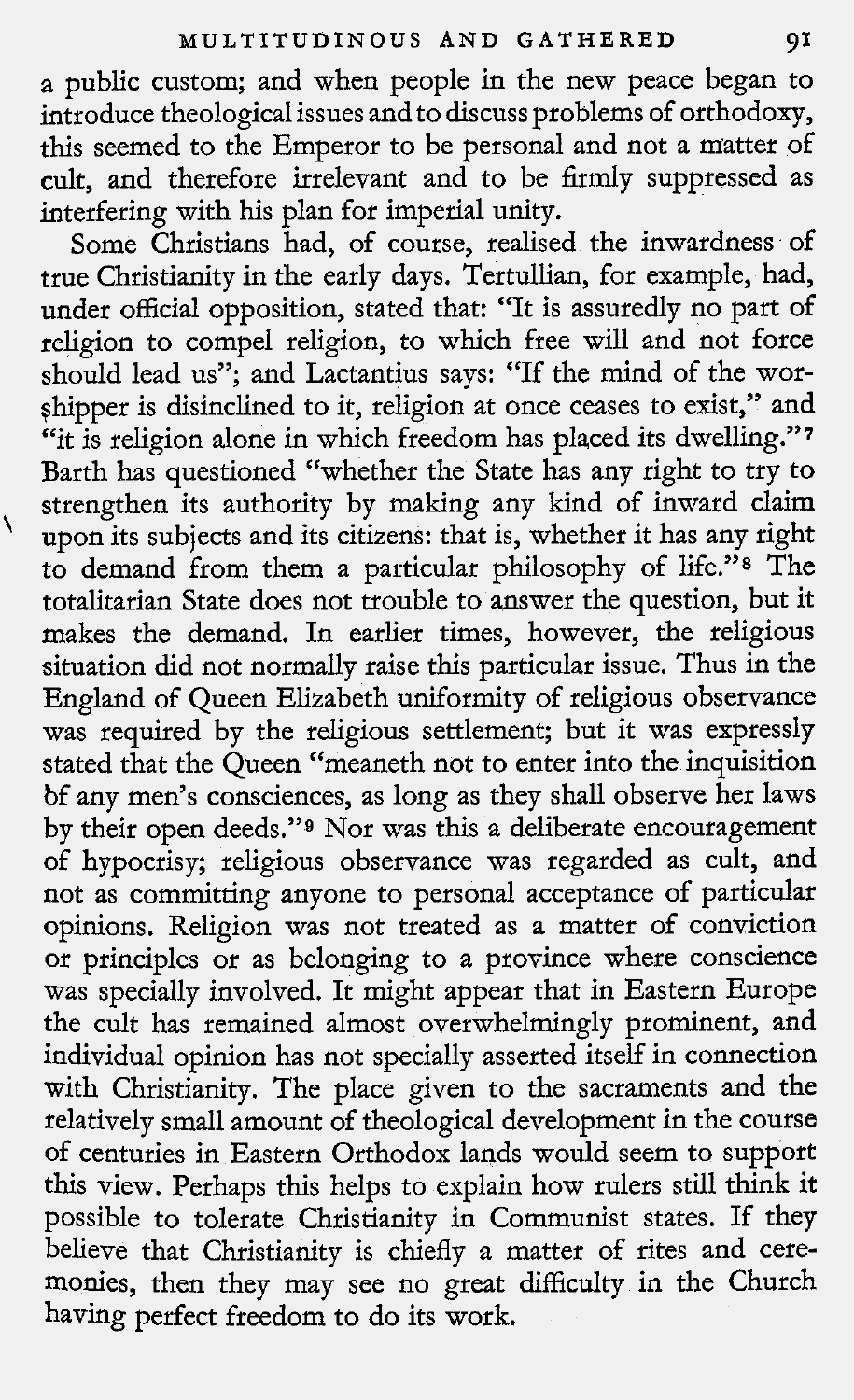The same is true as regards the pietist, who may be content with liberty in the sphere of sentiment, and be prepared to isolate his religious experience from the rest of life, concerning himself with spiritual rebirth, study of the Bible and of devotional literature, prayer and the building up of character in communion with other earnest souls. He may be able to accept a Nazi or Communist instruction to "mind his own business." Some of the sects have on principle refrained from taking any share in politics.

I1

But the "multitudinous" Church in Western Protestantism has generally been most intimately associated with the whole life of the community. In Old Testament times worship was that of "the people of God," and this, as Brunner has noted, continued to be characteristic of the Christian Church for a thousand years. Gregory Dix<sup>10</sup> has pointed out that in the Early Church "the Eucharist as a whole was a corporate act of the whole Church," wherein every "order," from the layman to the bishop, had its own special "liturgy," everyone's contribution being necessary to the whole. But not only strictly religious observance was a function of the community, the work of a priesthood of all believers, for in the long stretch of the Middle Ages, as Christopher Dawson<sup>11</sup> reminds us, what we call Christendom developed with the infiltration of Christian influences into general thought and practice. At the Reformation there was something of a revival of the Old Testament theocratic conception of the State. Berkhof<sup>12</sup> is justified in alluding in this connection to Calvin, Knox, Article 36 of the Belgic Confession, and the ideas of Groen van Prinsterer and of Hoedemaker with his "heel de kerk en heel het volk." In fact, however, it was the State that emerged victorious, and the multitudinous Church became the State Church, more or less a part of the national system. Hooker<sup>13</sup> in a famous sentence identified Church and community, and England has remained mildly Erastian, oppression and persecution being for long involved, and outward acceptance of the State religion being required of all in positions of trust, a condition only finally eliminated in the later nineteenth century, by which time the State Church had been obliged by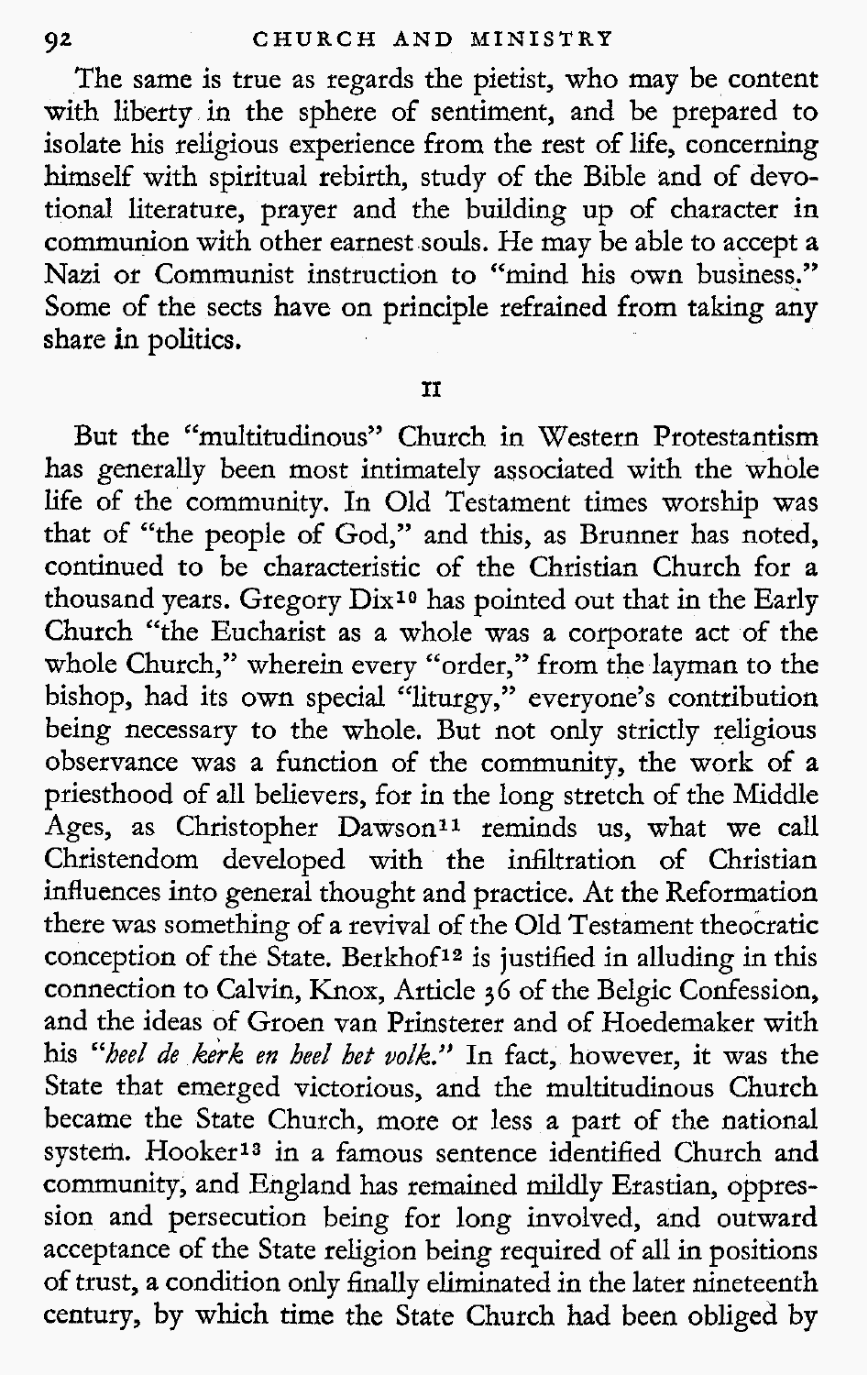pressure of public opinion to forgo a number of its privileges. Within the Church of England itself the High Church party ever since the Oxford Movement has felt the disadvantages of the arrangement to be clearer than the advantages, and the present Archbishop of York14 has recently written strongly in favour of spiritual independence.

State connection has so often in real life meant State control th'at spiritual restlessness is natural with regard to it, and disestablishment has become a principle with many Nonconformists so that they regard State relationship as not merely risky, but wrong. There is, however, no sense in generalising about the proper connection between Church and State, since these words have become so elastic in significance that each particular situation must be studied by itseif. The same arrangement would in different centuries and countries show very different results. It has to be considered whether State means community, laity, dictator party, nineteenth-century policeman or twentiethcentury welfare control; whether government is friendly, hostile or indifferent; whether there is a single or a dominant Church or many denominations; what the religion amounts to and what the clergy are like; besides which the stage of social development as to education, finance, class divisions, civil law, standards of official life and much else would have to be examined. What mav be a wise scheme in one set of circumstances may be plainly unsuitable in another. One must neither make a devil of "Erastianism," nor an idol of "Christian liberty."

The Church in any period may be either leading or following, mav be either of Samuel or of Eli. Where there is anv considerable government influence or close identification of Church and community, the Church, like the Press, will reflect the general moral and spiritual condition: like people, like priest. Religious worship becomes a sort of gilt edging. The National Church tends to adopt the conception of a National God: "Gott mit uns. It is committed to the official standpoint of the State, and even to being the apologist for national blunders and sins. Preaching in such cases is an echo, though it should be noticed that this can happen apart from any official connection, as it did, for example, in the American Civil War, when Southern Methodists upheld slavery as eloquently as others denounced it. But ordinarily the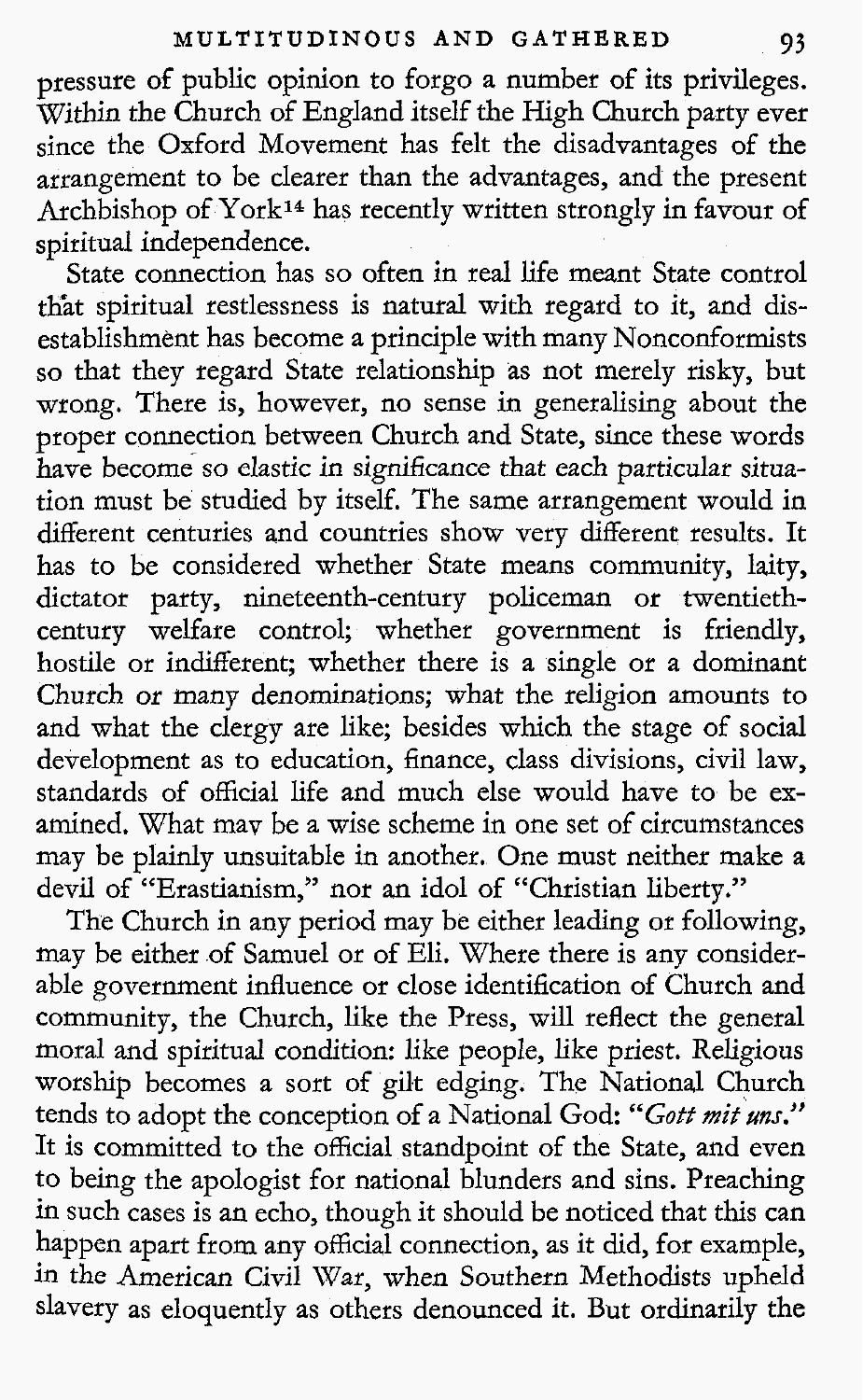Church will be, as Reinhold Niebuhr has put it, "a quasi-religious and quasi-cultural enterprise, which is frequently content to add a pious phrase to whatever value, cultural, social and political, the community may be pursuing."l5 Constantine's idea, we should recall, like that of King David at Jerusalem and like that of pre-war Japan, was to have religion provide the emotional cement essential for successful political unity.

**A** Church cannot exist without some form of State recognition, for the citizen must live under the law; but the dangers of actual establishment are obvious. The present writer can remember being impressed as a student in Berlin before the First World War by the difference between the State theatre, where it was financially possible to have classical pieces presented and traditional taste maintained however public opinion might wander, but where progress and enterprise in acting, in staging and in everything else were not necessary and were in consequence not in evidence, and die freie Bühne, where in those days one heard Ibsen and everything that was then most forward, but only what the public of the moment wanted, good or bad, for the theatre had to pay its way, and the performers could only live by pleasing. The tendency is always to conservatism or to radicalism, to dust or whirl, to routine or novelty, to authority or private judgment, to the institutional or the personal, towards Laodiceanism or towards fanaticism. The established has a vested interest in "no change," and the free is concerned for "turnover." But we may not classify them as right or wrong.

#### III

It is no doubt a mistake to draw very sharp lines of distinction between types. Science even suggests that this can be said of the difference between the sexes. However latitudinarian a congregation, it will have a nucleus of the more zealous; and however strictly exclusive a sect, it will have its second generation to worry about. In order to be an influence in the community, it is not essential to live a public life, and modern political developments suggest that the "cell" is the secret of real control. But the multitudinous Church does have an opportunity in being directly in touch with the whole of community life, whereby religion may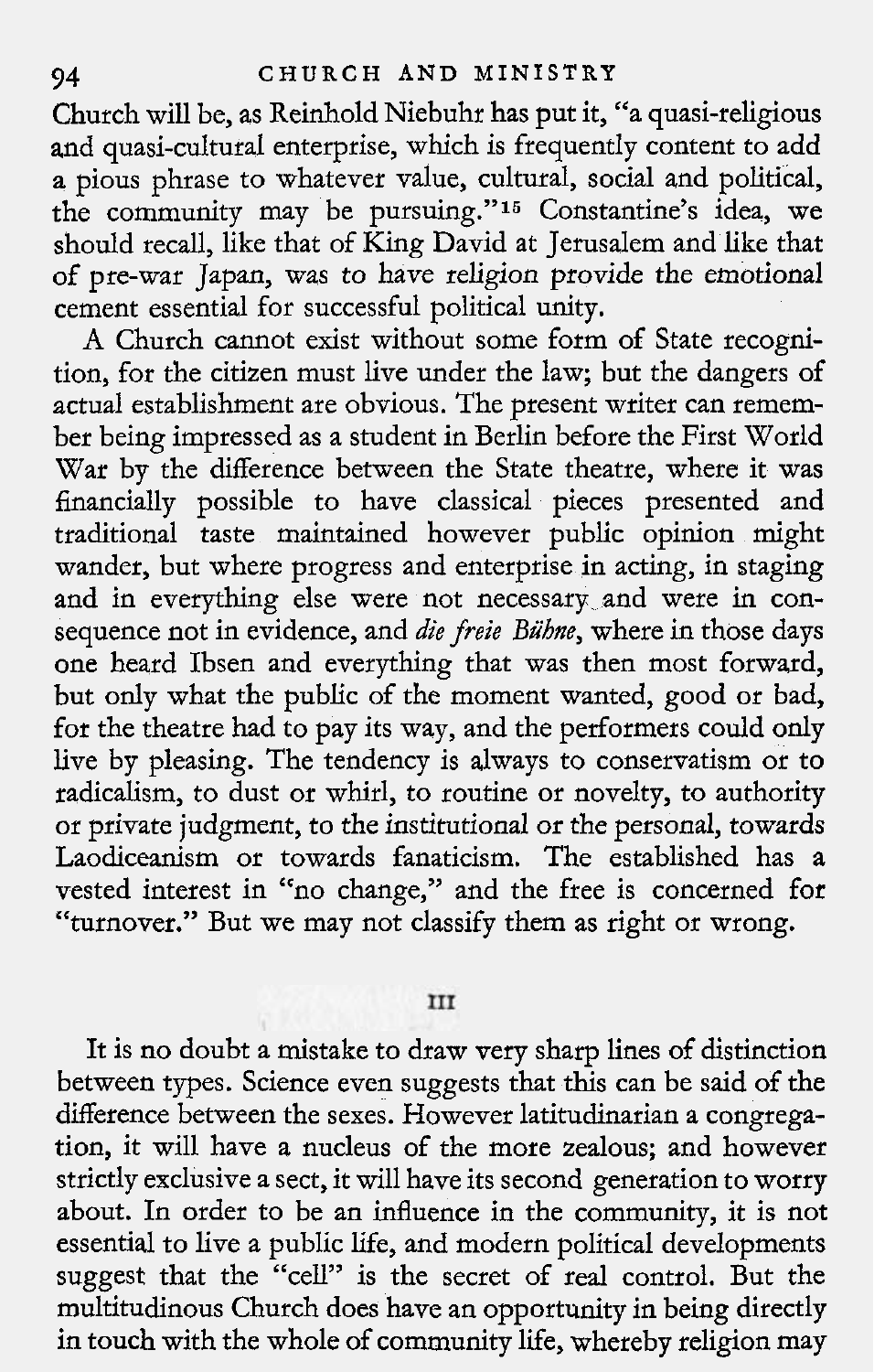be the salt in society, though not the staple diet. According to Thomas Aquinas,<sup>16</sup> the Church is responsible for the ordering of human affairs as far as faith and morals are concerned, but here again the demarkation of boundaries is a hopeless task, and we might be content to think rather of the Church as concerned to make and to keep men and society Christian.

It is customary to speak of Protestantism as essentially individualistic. Romanists constantly do this, and the present writer has heard an Eastern Orthodox leader mention the story of the thief on the Cross as central for Protestants, because in it salvation is independent of ordinances. The pamphlet *Catholicity* says: "Again and again Protestantism betrays its tendency to put the individual before the Church."<sup>17</sup> It was, it is true, the advance of the individual in the social life of Europe that made the Reformation possible, and individualism remains an important aspect of Protestantism; but normal Protestantism does not overlook the complementary aspect, community, just as Europe in the Reformation period did not exchange community for individual, but only improved itself and enriched itself by giving adequate encouragement to individualism. Obviously, it is only in co-operation that individual and community have meaning, adequate encouragement to individualism. Obviously, it is only<br>in co-operation that individual and community have meaning,<br>and Protestantism will naturally be critical of systems which seem to grudge to the individual his full share in the combined spiritual operation. Not only the individualistic but also the community emphasis is capable of being overdone.

The "multitudinous" Church in Protestantism lays all due weight upon environment, the family, the covenant, the people of God, in which connection infant baptism may almost be regarded as its characteristic symbol; it notices that the Book of Revelation looks for a Holy City, a Christian community, and it also believes in a conformity to God in the whole individual man. Spurgeon, it is true, claimed that he could smoke a cigar to the glory of God, and John Clifford did much to turn the attention of Nonconformists to the importance of relating Christianity to the whole of life,<sup>18</sup> but the "multitudinous" Church always had a charitable understanding of the world as definitely created by God and still His, avoiding what most irritated Matthew Arnold<sup>19</sup> about Puritanism, the tendency "to sacrifice all other sides of our being to the religious side." There is a church spire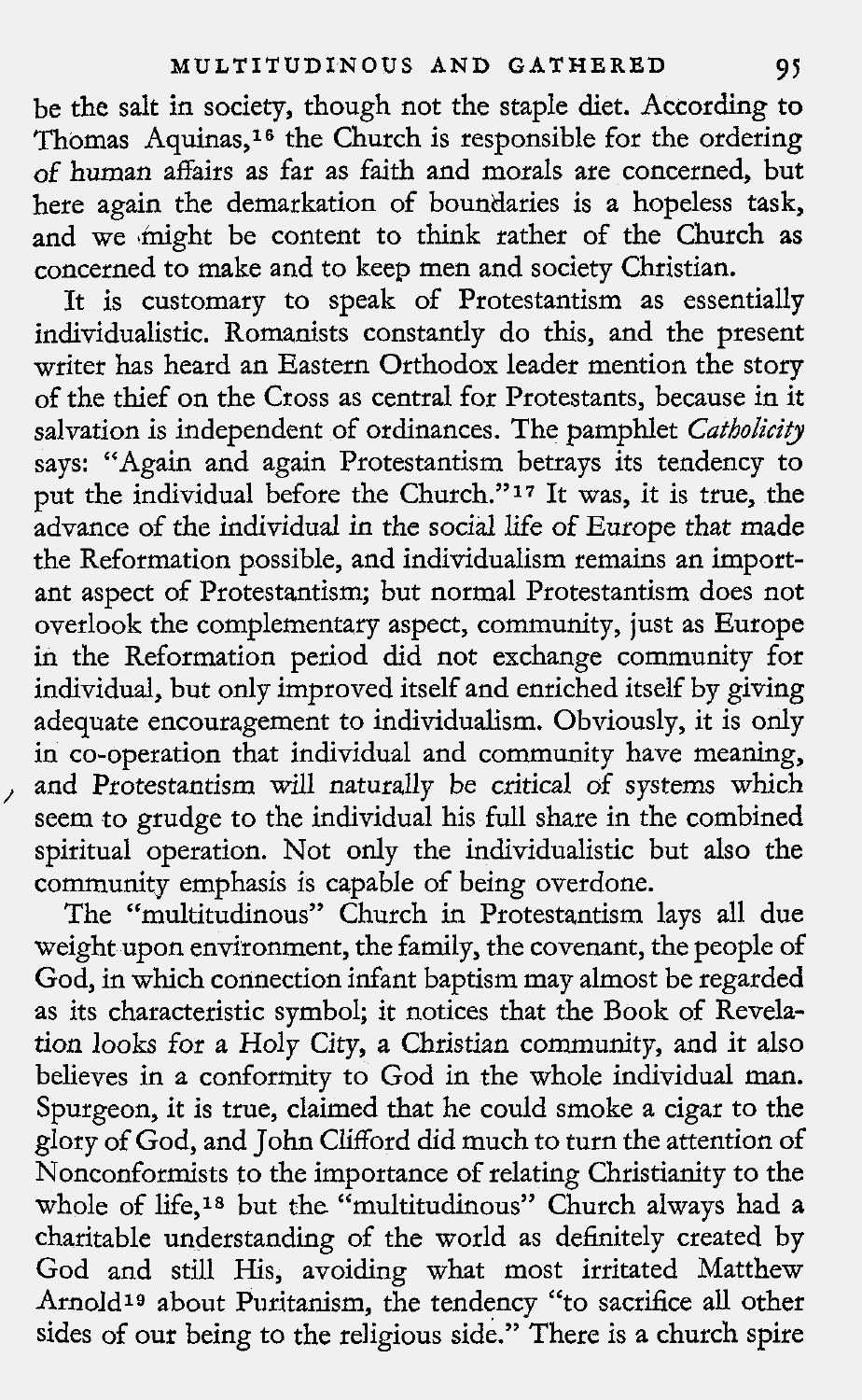for all to see, a bell for all to hear, and a minister to be every man's father in God. When one condescends to details, the church may be cold, the bell far from sweet and the minister not particularly eloquent, for the mark of this system is goodwill rather than efficiency; but even if it does, to use phrases of Disraeli,<sup>20</sup> sometimes tend to "páralytic tenuity," this is no more of a disease than the "apoplectic plethora" which is the trouble elsewhere.

The separatist may be in danger of undervaluing the Church, but the Church "multitudinous" supports the view associated with Cyprian and Augustine, but equally prominent in Calvin and the Westminster Confession, that outside the Church there is no ordinary means of salvation. This does not, of course, imply that God is bound though we are. Hebert quotes from the Russian theologian Khomialkoff to show that the Eastern Orthodox idea of the Church "is the explicit denial of the common assumption that Christianity means the free access of individuals to God, each for himself: it is the assertion that the only way to God is to come to Him en Christo-that is, as a member of Christ's mystical Body."21 We have likewise Archbishop Laud's pointed objection to the strained individualist trend of certain Independents: "If any man is so addicted to his private, that he neglect the common, state, he is void of the sense of piety, and wisheth place and happiness to himself in vain. For whoever he is, he must live in the body of the commonwealth, and in the body of the Church."22

The eyes of the "multitudinous" Church turn also to security. The Church is the Ark, and the dove that leaves it finds no rest for the sole of her foot. For those who are strongly averse from authority it is a case of "Lo, here is Christ," "Lo, there." We note, too, a different doctrine of the Holy Spirit, the "multitudinous" being complacent as to revelation, and looking to the Spirit for interpretation and exposition of the truth once delivered, believing the Spirit to express Himself normally only in and through the Church, in contrast to those who eagerly listen for what the Spirit may be saying to the Churches by way of startling disclosures of undreamt of new thought. Similarly, there is a difference of view with respect to Faith and Works.

The "multitudinous" Church finds itself in line with present-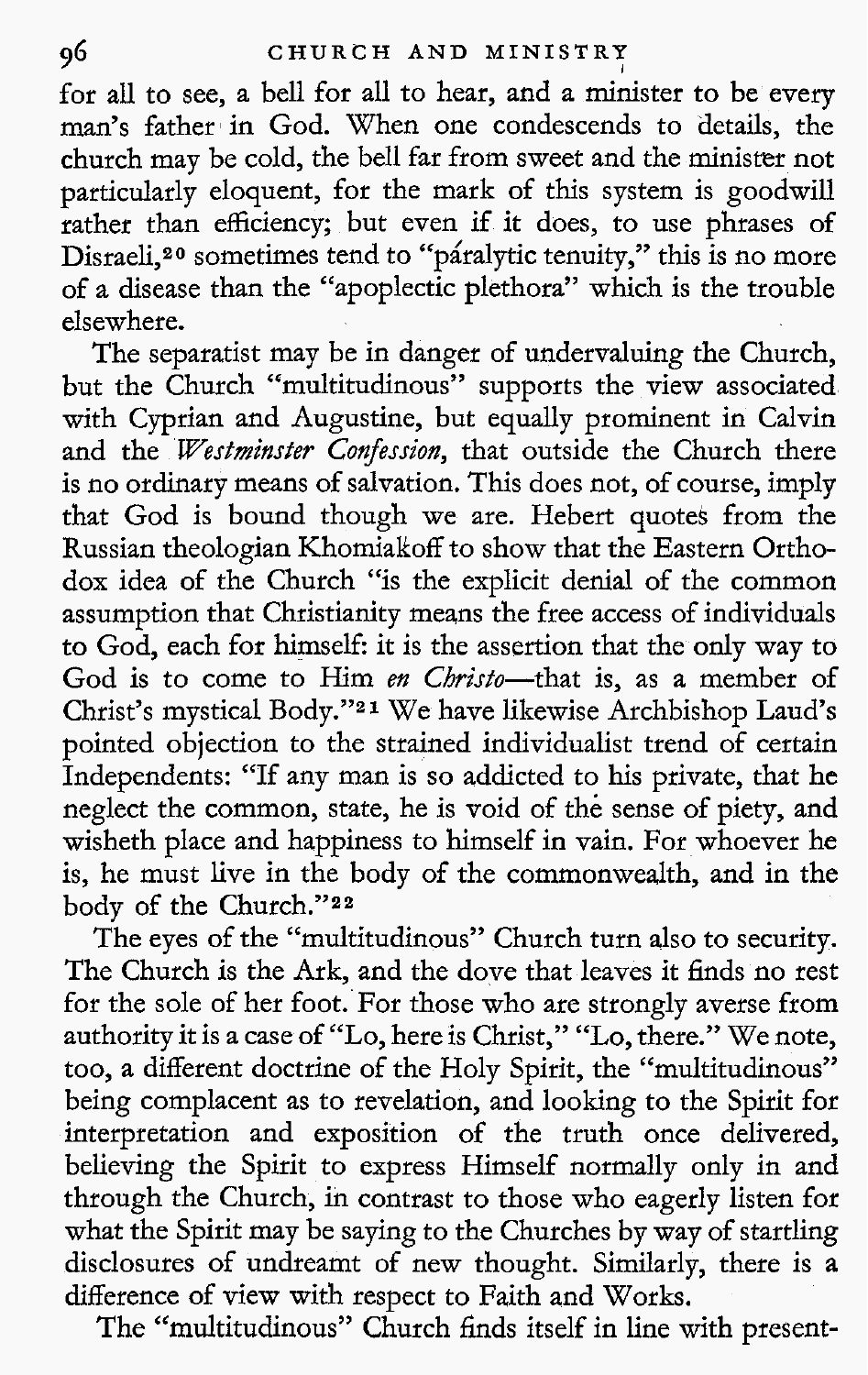day emphasis upon community. National recognition of religion would seem to be very much in harmony with the general trend. On the other hand, the modern process of secularisation has been making a steady advance, and it has seemed as if the Church was being forced into narrower and narrower channels of activity and influence. Long ago it lost its patronage of music, painting and architecture; more recently it has lost control of education, the care of the poor and sick, and parochial moral discipline. But it has to be recognised that Christian influences are not thereby necessarily excluded from these departments, and the Church's service to humanity in creating public interest in such matters has been decisive and amounts to a very great achievement. Society has at least been made so far Christian that much is now generally assumed which would not otherwise have been accepted. There is a recognisable minimum of truth in calling this a Christian country. It remains for the Church through its members to continue to exert a Christian influence on every sphere of public and private life: that is its business, for its end is still a Christian community, the Kingdom of God.

An obvious characteristic of the "multitudinous" Church is the inclusiveness which the word implies. In the early Church Callixtus was not prepared to drive any sinner into paganism and damnation, and whereas Hippolytus thought of the Ark as that by which the few were saved, he regarded it rather as that wherein were beasts clean and unclean. The church of God which was at Corinth included some questionable characters: the Book of the Acts tells us of Ananias and of quarrels between Greek and Jewish Christians, and between individual Christian leaders. The history of the Church thereafter reveals similar features. Augustine<sup>23</sup> recognised that there might be "very many wolves within," and he pointed out pertinently in another connection that "He said, The reapers are the angels; He said not, The reapers are the captains of the circumcelliones." And surely the parables of the Tares and of the Dragnet are decisive, and should prevent what T. S. Eliot calls "the Church's abandonment of all hose who are not by their wholehearted profession within the fold."24

There is no reason why a State Church ought to imply any strict uniformity. The Jewish Church had acquiesced in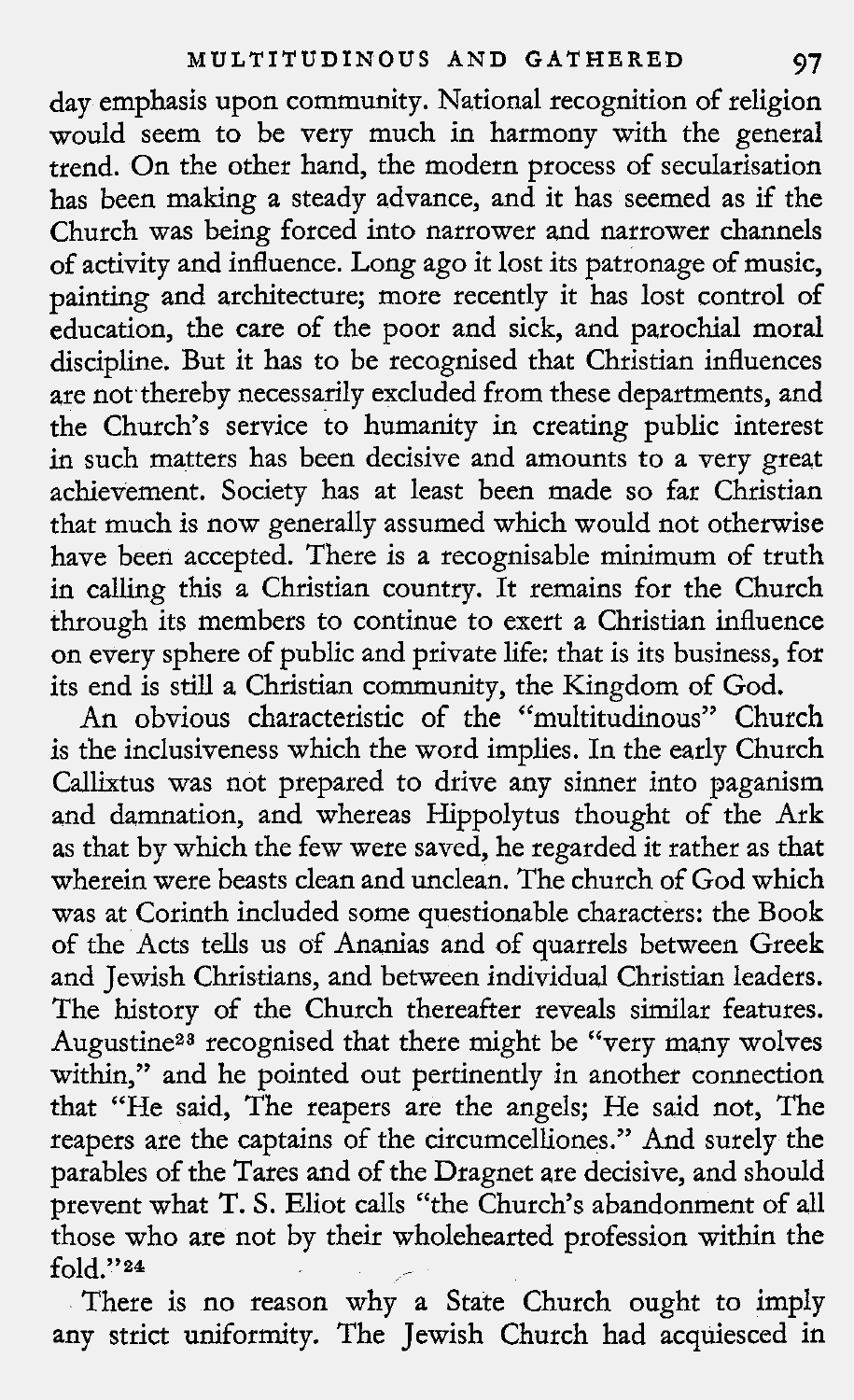Pharisaism; the pre-Reformation Church made allowance for the peculiarly zealous through monasticism; the Roman Church has distinguished saints from other Christians, has encouraged or tolerated orders, and has counsels of perfection as well as general precepts. Luther's system seems to open the way for both Volkskirche and Freiwilligkeitskirche or Gemeinde,<sup>25</sup> and Scandinavian state Churches appear to have permitted pietistic developments within their framework. The Labadists<sup>26</sup> in seventeenth-century Holland, like the Wesleyans in eighteenthcentury England, saw no cause to break with the national Church. Within the Church of England there are parties, and in the Dutch Reformed Church there are "directions," which involve differences greater than those which have sometimes given rise to separate denominations. ,

IV

The conception of the "gathered" Church derives from such scripture as Matt. xviii. 20: "Where two or three are gathered together"; Deut. iv. 10: "Gather me the people together and I will make them hear my word"; Mic. ii. 12: "I will surely gather the remnant of Israel"; but the "gathered" Church is itself a natural phenomenon, for in every community some are abler or keener than the average, and it was so in the Church. At certain periods there was the possibility of martyrdom as a distinction, and later those who were not content with being merely as good as their neighbours became hermits or adhered to some order; but it did not occur to anyone that all should be monks. It is simply a matter of the few and the many; a double standard introduced itself, and it persists in all societies. When times of peace induced routine and laxity and formalism, there were always some to become disgusted and to react violently and even to make an idol of strictness, so that century after century had its Montanists, Novatianists, Donatists, Lollards, Puritans or Oxford Group. When such people looked back to the New Testament, they discovered something like themselves in the beginnings of local churches, which, as Harnack and Latourette confirm, were necessarily little groups of believers and enquirers, who were not always brought together in any official manner or by any official person, but who while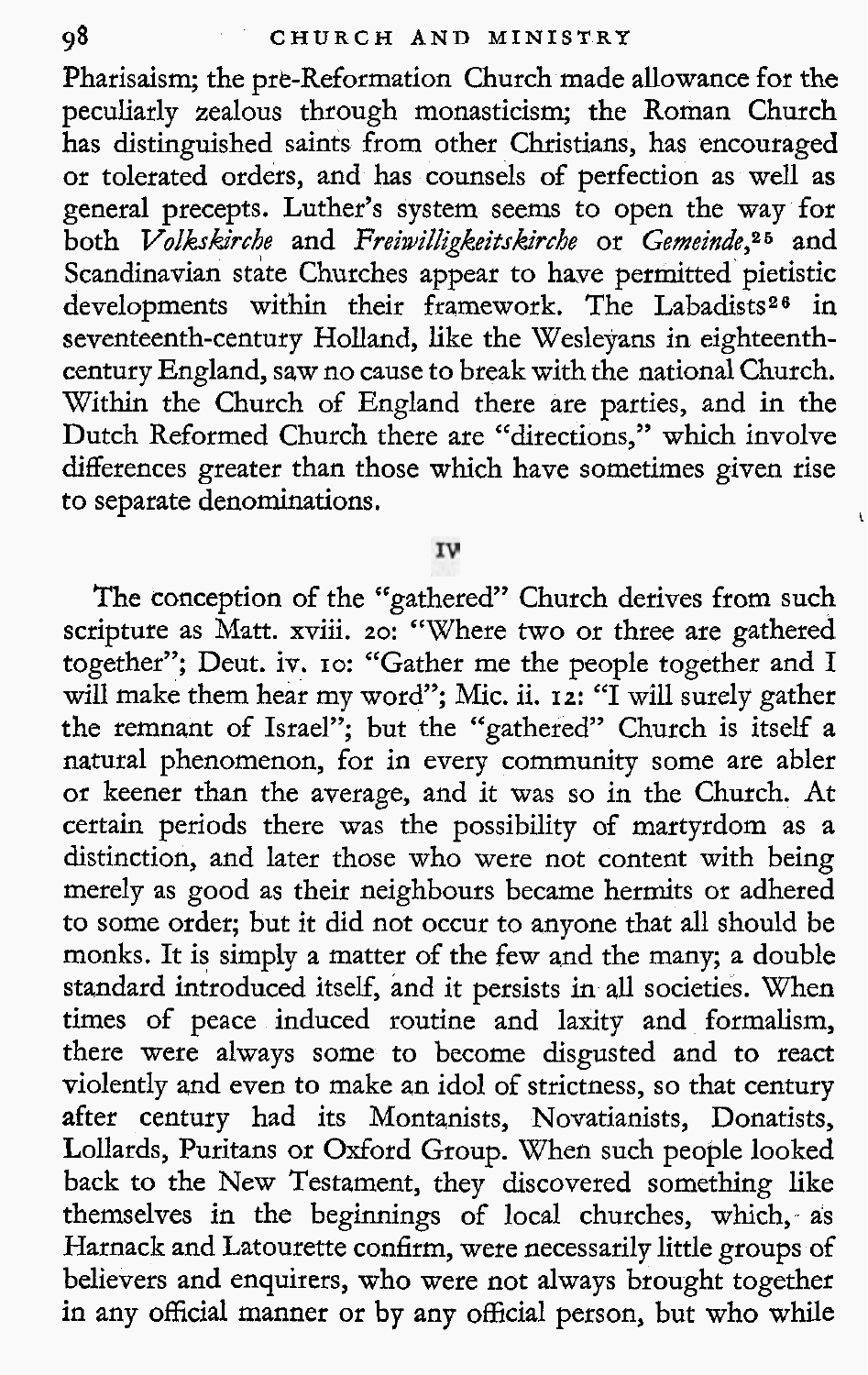naturally looking to Jerusalem and the Apostolic circle for example and guidance and eager to profit by a letter or a visit, were very largely independent, and in some cases may have moved along different lines of thought and practice. Later they would find themselves obliged to fall into step and would become automatically recognised as of the one Church. Such primitive and possibly irregular early Church gatherings have no special virtue or claim to imitation to-day, but they did give rise to one of the three outstanding "divine right" theories which for long prevailed. The idea of separation was, of course, something different and was due to a certain interpretation of the word "holiness" as applied to the Church. '

The "gathered" Church flourished amazingly in seventeenthcentury England, having started with small groups whose religious idiosyncrasies brought them into difficulties with the authorities, and who came to make a principle of their separateness. Robert Browne27 even earlier declared that the Church consists of "the worthiest, were they never so few," and that Christians must avoid "all ungodly communion with wicked persons." John Robinson spoke of the true Church as "separated from the world" and "gathered into the name of Christ by a covenant."28 Henry Jacob described it as "a number of faithful people joined by their willing consent in a spiritual outward society."<sup>29</sup> John Smyth referred to "two, three or more saints joined together by covenant with God . . . according to the Word for their mutual edification and God's glory."so

One group in England in **1644** are described by themselves as a voluntary company of saints, separated from the world by the fact of regeneration and the symbol of believers' baptism, practising in mutual agreement the ordinances of the Master; and Robert Baillie, looking at them from the Presbyterian ranks, says: "They began to teach that the Church behoved to consist of no other members but such as were, not in profession and aim alone, but also visibly and really holy and elect, and therefore that new churches behoved to be gathered, and that all the old anywhere extant behoved to be separated from as mixed and so corrupted societies."31

Modern statements which help to make the position clear may be quoted: "Only one thing makes a Church, not officers,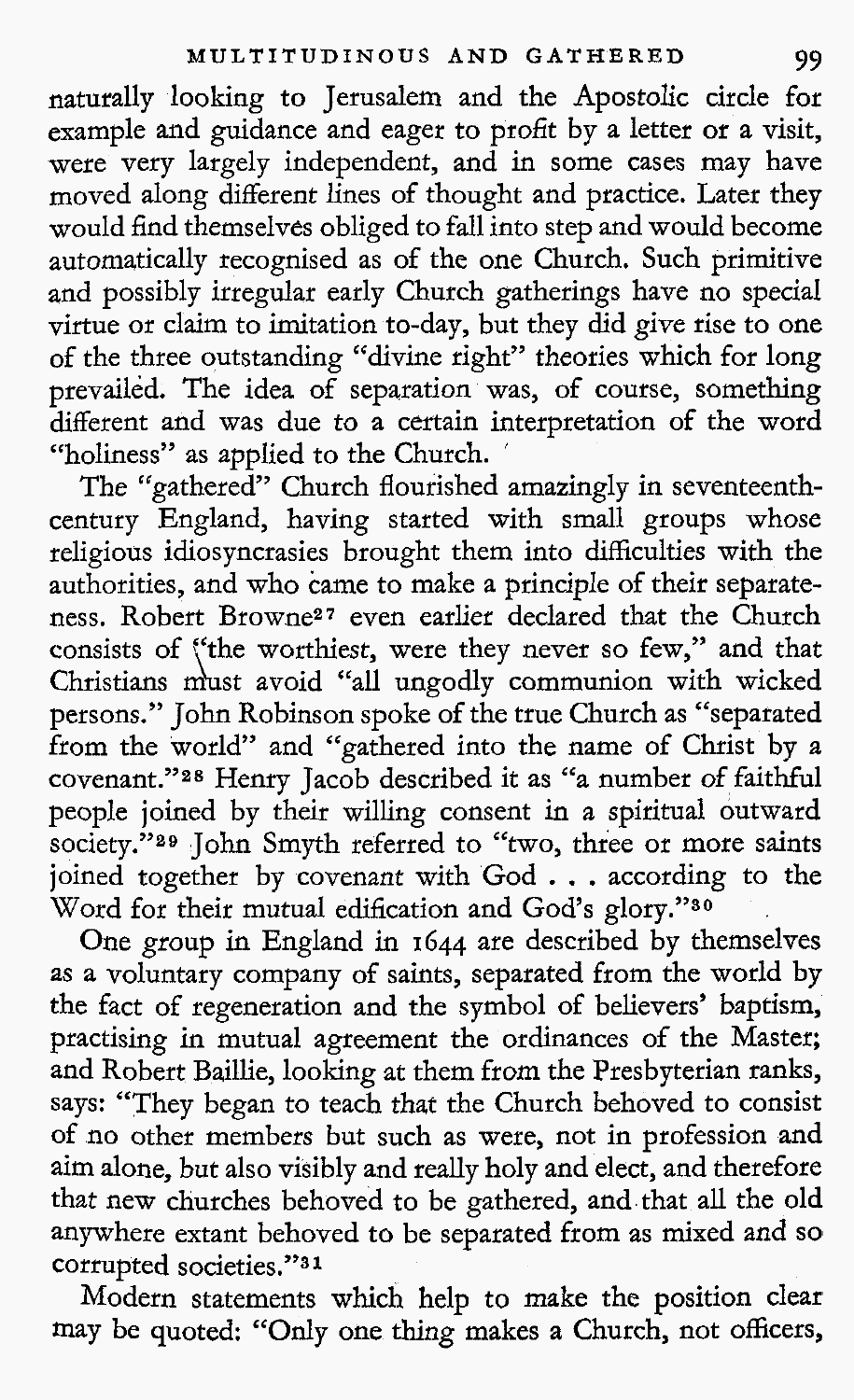not creeds, not sacraments, but believing men and women, those who have been saved by Christ and gathered together into a fellowship of the divine life" (A. Peel, 1937); "A voluntary society of those who are called, redeemed and sanctified by Jesus Christ, and who are banded together to reproduce His life and serve His ends in the world'' (W. B. Selbie, 1927). Baptists are described by Hugh Martin (1941) as "called out by God from humanity in general as consciously redeemed and separated to the divine service."32

It is noticeable in modern documents for which representatives of Independent Churches are responsible how seriously they insist both that such groups are not human voluntary associations, but have their origin in the activity of God; and that they are not isolated in the sense of being unrelated to other Christian groups but are essentially local representations of the one Church. This is important, and brings out the truth that community spirit and individualism are never in fact so completely apart as is often stated, and that both must always be recognised in a true Church. Robert Baillie33 mischievously complained in his day that Independency was becoming "a uniting principle"; even that stage is now lopg past.

About such Churches it is naturally difficult to make general statements, for there are many opinions current within them; but F. D. Maurice, in spite of his intimacy with non-Anglicans, seems unfair in describing a sect as merely a group of people with peculiar opinions who voluntarily call themselves a society, as contrasted with the Church, which is a body called into being by God and grounded upon His wi11.34 A Statement approved by the Council of the Baptist Union of Great Britain and Ireland in March, 1948, says: "Such churches are gathered by the will of Christ. . . . They do not have their origin, primarily, in human resolution." We might accept J. H. Oldham's verdict that "All hold that the Church is not merely a human organisation, but a community of which Jesus Christ is the living Lord."35

The Baptist document above quoted also states: "Such gathered companies of believers are the local manifestation of the one Church of God on earth as in heaven." D. T. Jenkins, in his The Nature of Catholicity,<sup>36</sup> perhaps overstates this point; his The Nature of Catholicity,<sup>36</sup> perhaps overstates this point; but it is interesting to have had it well brought out by John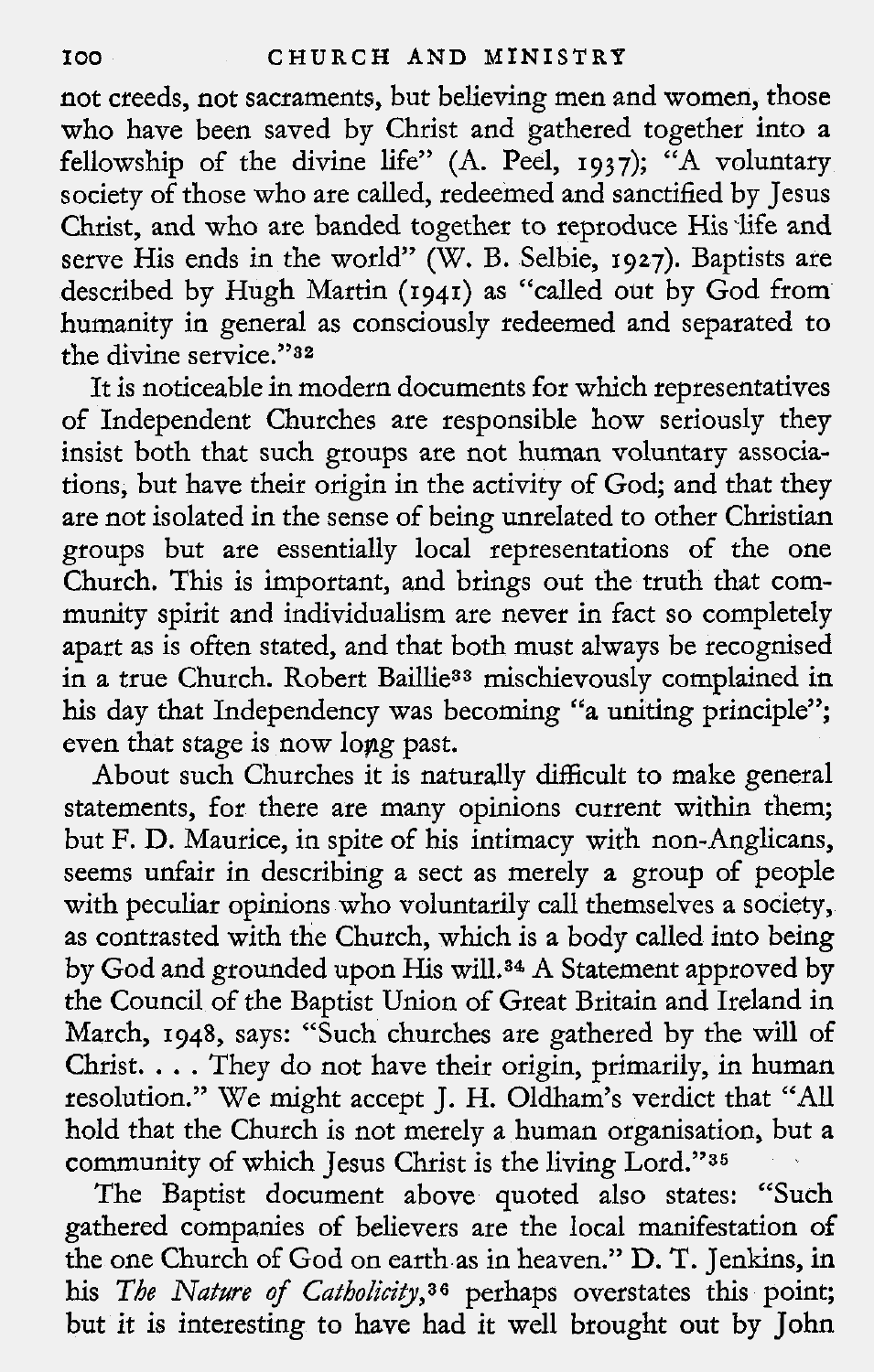Robjnson himself, who declared: "There is but one body, the Church, and but one Lord or Head of that body, Christ: and whosoever separates from the body, the Church, separates from the head, Christ."37

In early days the "gathered" Church had its own distinctive weaknesses; there was a temptation to self-righteousness, narrowness, cant, lack of charity, an appeal to people whose emotions were less under restraint, whose education did not protect them from being carried away by sound and fury, and who were easily influenced by fears and imaginings. They provided an opening also for such as had read a little, and were proud of it, and could express themselves with some fluency in discussion, or who pored over the Bible till they made strange discoveries upon which they built up opinions and presently principles. The "gathered" Church was less friendly to the world, concentrating upon the spiritual and moral, and its earnestness and warmth and fellowship attracted some who felt chilled and unimpressed by snobbery and dull prosing and the paralysis of complacency. Class distinctions entered into the situation; and in England the Nonconformists were seriously handicapped, as well as alienated, by exclusion from the universities and by similar discouragements.

John Calvin, as has been repeatedly pointed out, was concerned both for individual and for community. Only individuals could be saved and that by personal faith responding to grace, and yet this could normally only happen to them through the organised Church, whose function was nothing less than the redemption of society, the production and maintenance of a Christian community. Thus support may be found in Calvin for both "multitudinous" and "gathered" Church; but it should be noted that his particular statements are all to be considered in the light of his ultimate theocratic principle: his Church of holy persons, and the entire Christian community, were ideally one and the same. He was aware of the faults in the one direction as illustrated by Romanism, and he was equally alive to the dangers of the other as revealed by extreme Anabaptists.

His view is clear from the following passage from his Com*mentary on Acts:* "There arise many inconveniences also even from the growth of the Church, for it is a hard matter to keep many hypocrites from creeping into the multitude. . . . Opinions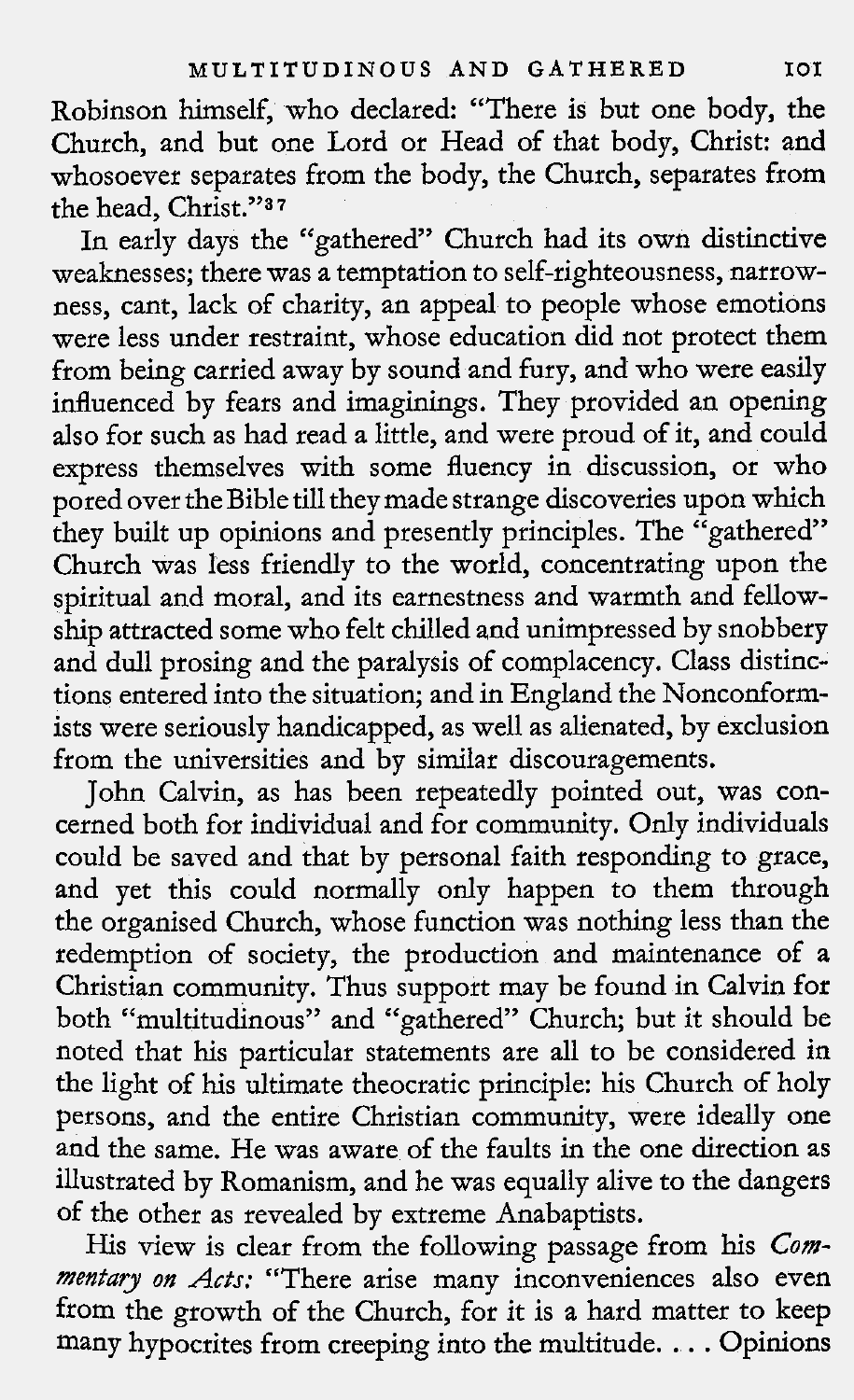also differ, so that one thing cannot please all alike. This offence causeth many to be desirous to choose a few for a Church; it causeth them to loathe or else to hate a multitude. No trouble, however, no irksomeness, ought so much to prevail but that we must . . . cherish, so much as in us lieth, unity with the whole body."as

In the *Institutio* he states plainly the "multitudinous" view of the visible Church as the whole body of professing Christians, and emphasises the need for an organised Church, with ministers and ordinances. On the other hand, his idea of the Church was a body of faithful men; he did not regard the sacraments as necessary for salvation; he believed in the excommunication of the unworthy; he emphasises the authority of the Word as compared with the traditions of the Church; speaks of election and of the fewness of the elect; teaches the need of faith and its relationship to knowledge; accepts immediacy of access in place of priestly meditation; all this tending to the individualist and spiritual and thus to the "gathered" view of the nature of the Church. This aspect of Calvin's thought has been rightly pointed out by August Lang and Hermann Bauke.39

The Scots doctrine of the Nature of the Church shows something of the comprehensive Calvinist attitude. On the whole, Scotland took the traditional view that external profession of faith and partaking of the sacraments was what the Church required of a member. That he was a converted person or an exemplary moral character was therefore quite definitely not demanded, though it would be hoped that, if he were not such, his Church connection might have that result. James Wood puts the matter plainly when he writes: "Admission of members into the Church invisible is the work of God by the operation of the Spirit in effectual calling and ingrafting men into Christ. Admission of members into the Church visible and according to its external state is committed to the pastors and rulers of the Church, who, being men, and so not seeing the inward constitution and condition of hearts, must look at things obvious to the senses, in their administration of this work."4o David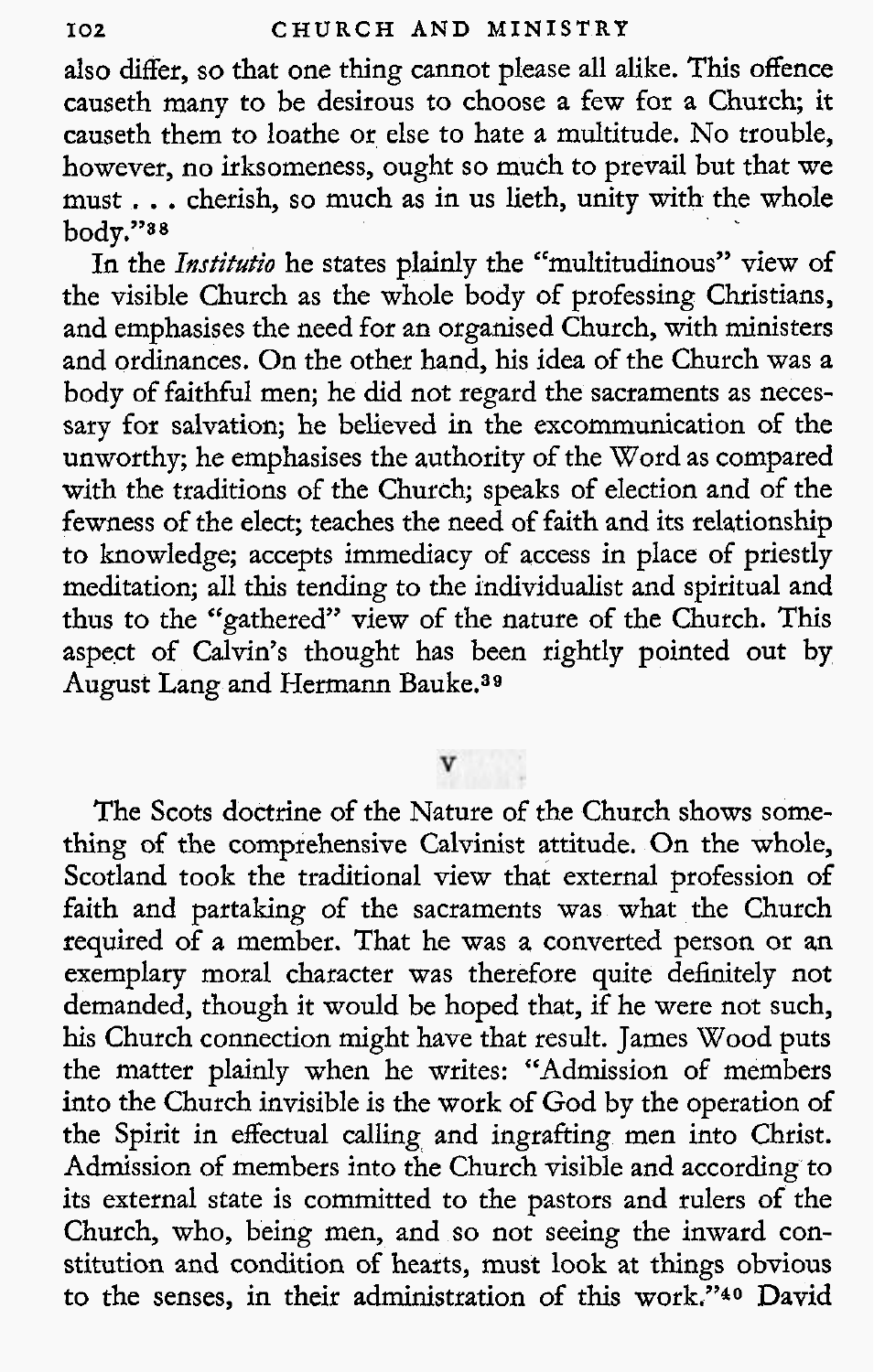Dickson says: "As among the virgins in the parable so in the visible Church, all are not wise Christians, but some wise and really such as they profess themselves to be, others are counter-<sup>I</sup>feit Christians and foolish."41 Samuel Rutherfurd declares that to be members of the Church implies only "that they be within the net, hearers of the Word," with "a professed willingness to receive the Gospel."<sup>42</sup> And John Dickie, writing in 1930, speaks of the Church as "Christ's instrument for winning the world to Himself... God's school for the discipline of Christian character. . . . We have never either presumed to penetrate the inner secrets of the human heart, or tried to make inquisitorial investigation as to the standing of the individual with God."43

By its Articles Declaratory (1921), the Church of Scotland acknowledged "its distinctive call and duty to bring the ordinances of religion to the people in every parish of Scotland through a territorial ministry."<sup>44</sup> It is the national Church, and has always been so since allegiance to the Pope was renounced in I **5 60;** and for long there was but one "face of Kirk" permitted within the Kingdom, to which Church all inhabitants were assumed to belong and to which, if they desired to be considered respectable and to enjoy citizen rights, they did in fact belong. Kirk Session discipline was a symbol that the spiritual and moral life of the whole community was under Church control. The education of the young and the care of the poor and sick of the entire community were likewise undertaken by the Church. The Covenants were national documents.

James Durham in the seventeenth century realised that this implied priority of whole to parts;<sup>45</sup> and the Church of Scotland Commission for the Interpretation of God's Will (1943) states that the meeting together of Christians "proceeded from their knowledge that they already were a single community-a community which had been called of God"; "individual calling meant calling into the membership of the Church."46 But on a national scale this involves the case of many who take no active part in Church life and who, though not hostile, are linked to it by the slenderest threads; and while, like Calvin at Geneva, the Church by discipline and catechising and the permeation of social life by Christian principle, endeavoured to develop a worthy standard, it at the same time reckoned even the most erring to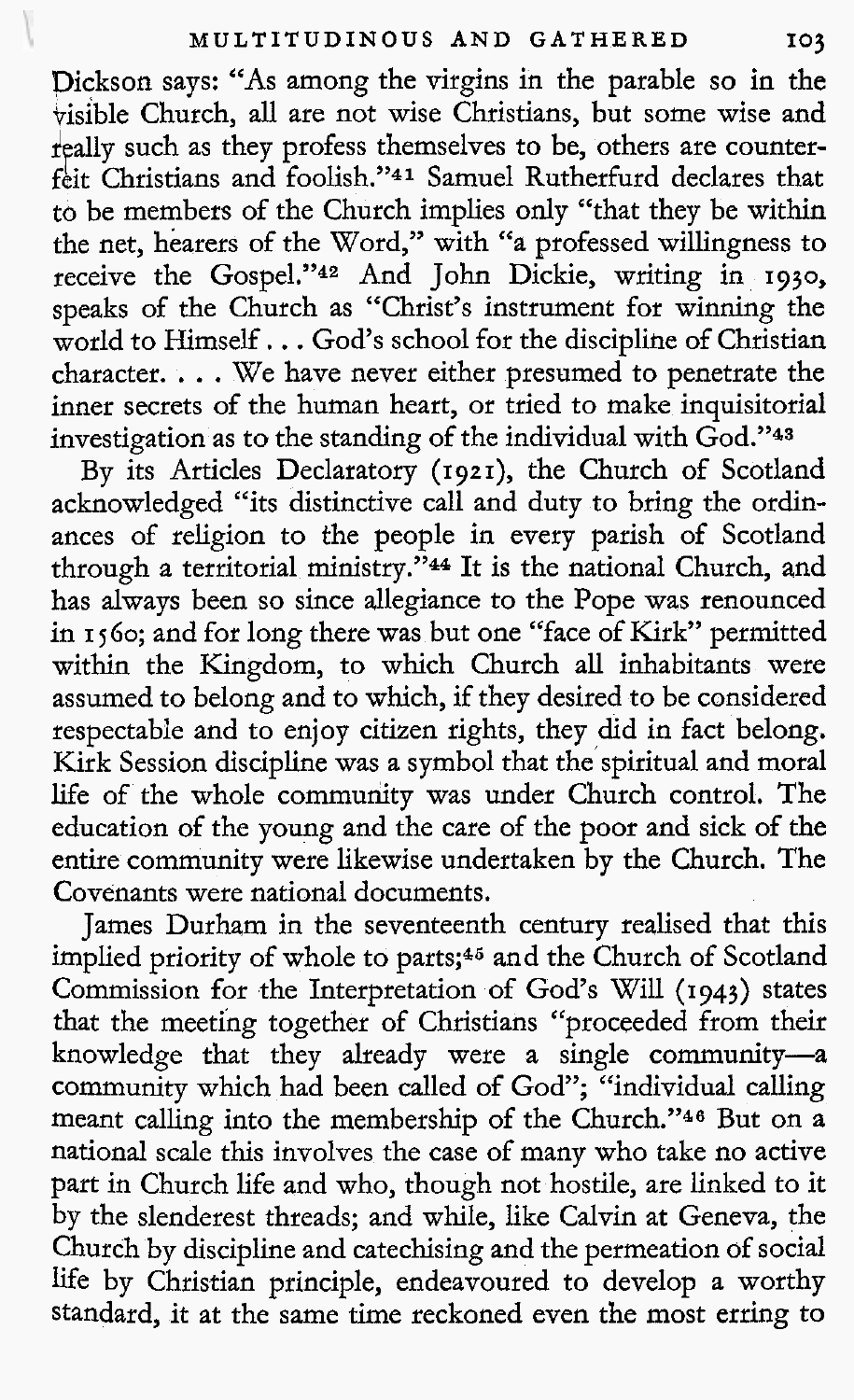be within its net, and the whole population to be its field of operations. Theoretically, that is still its position. There it is in every parish, and even if no one may seem to want it, there it remains, proclaiming the Word that is necessary for salvation, refusing to despair of anyone, remembering that the Prodigal could not sin away the fact of his sonship. One of the reasons for the Disruption of **1843** was the consciousness on the part of Thomas Chalmers and his friends that the Church was being prevented from fulfilling its duty of declaring the Gospel in the new industrial areas.47 In more recent times the Church of Scotland has given ample evidence of interest in social problems and public questions, especially through its Committees on Social Service and on Church and Nation.

Following the lead of Calvin, the Scottish Reformers had attempted to make worship more popular, and to give the congregation a share such as they had not formerly had in the service of God's House. The metrical versions of the Psalms had this in view, appealed to the people and were within their capacity, "loosening the tongues of the silenced people," as Dr. Millar Patrick has said, "by restoring to them the right and the power to use their own understandings and voices in the common praise of God."4s Family worship was encouraged, and education had a spiritual purpose and helped them to appreciate the Bible and to follow the minister's exposition of it. For many generations the services of the Sunday in the parish church, however crude and bleak they may now seem to us to have been, were the one real community bond. The Church and only the Church reminded the people of their unity and of their common divine vocation and of their mutual obligations, and constituted the source and inspiration of their fellowship. This note of fellowship was peculiarly characteristic of Scottish Communion services.

But there were quarters in which the qualities of the "multitudinous" Church made little impression. **A** national Church includes a wide range of spiritual types, and the Church of Scotland, like the Church of England, does not make an idol of uniformity. H. Burn-Murdoch, in his Church, Continuity *and*  Unity, does not take sufficient notice of this, but keeps on quoting views which are certainly held, but are not, as he implies,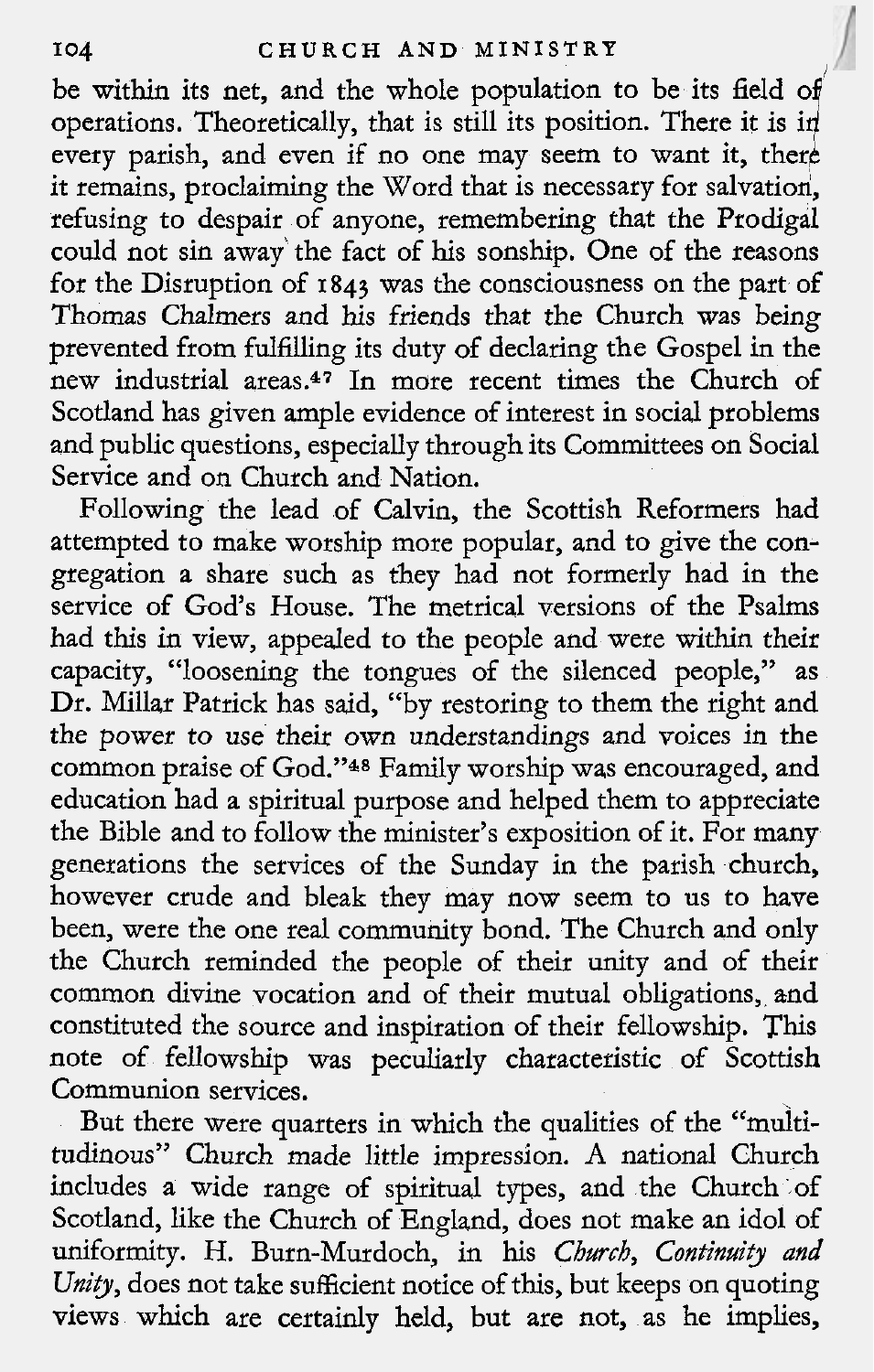epresentative of the Church of Scotland as a whole. Sectarianism at first made little headway in Scotland. In the Cromwellian period it was markedly unsuccessful. John Wesley also made relatively little impression. The Haldanes in the early nineteenth century were the first to create serious interest of this kind.

But the individualist side of the Reformation had always had influence, and sometimes appeared in exaggerated form. The Letters of Samuel Rutherfurd and the *Memoirs* of Thomas Boston provide evidence of this; and Evangelical preaching generally was prophetic and radical and aimed at changing the heart of the individual, who is represented as all alone in a conflict with the devil in which victory is available by the special intervention of divine grace, but in which the Church appears to play no part at all.

The eighteenth-century Secessions also showed less cohcern for the Church than for the individual, as we can see from the stress laid upon conscience as over against authority. There was strong criticism of "promiscuous" Communion, and actually some danger of an Antinomianism that kept on insisting: "Christ is my righteousness."49 There were Praying Societies, consisting of anxious lay people, whose interest in religion was profoundly personal, their aim, as expressed by John Brown of Wamphray,<sup>50</sup> being to refuge themselves from the storm of wrath under the wings of Christ, hiding themselves from the avenger of blood, the wrath of an angry God. Such persons naturally thought of their relationship to Christ before their relationship to the Church. Thus even James Bannerman, representing Free Church scholarship, while insisting that the Church is "not merely a voluntary association," but "a divine institution," says: "When Christ, through the mighty operation of His Spirit, brings a sinner into reconciliation and communion with Himself, He ushers him also into the fellowship of reconciliation and communion with **all** other Christians."51 This would confirm, as far as certain Scottish Christians were concerned, the opinion of Schleiermacher52 that Protestantism made the individual's relation to the Church dependent on his relation to Christ, while Catholicism made the individual's relation to Christ dependent on his relation to the Church.

The break-up of the Scottish Church which began with the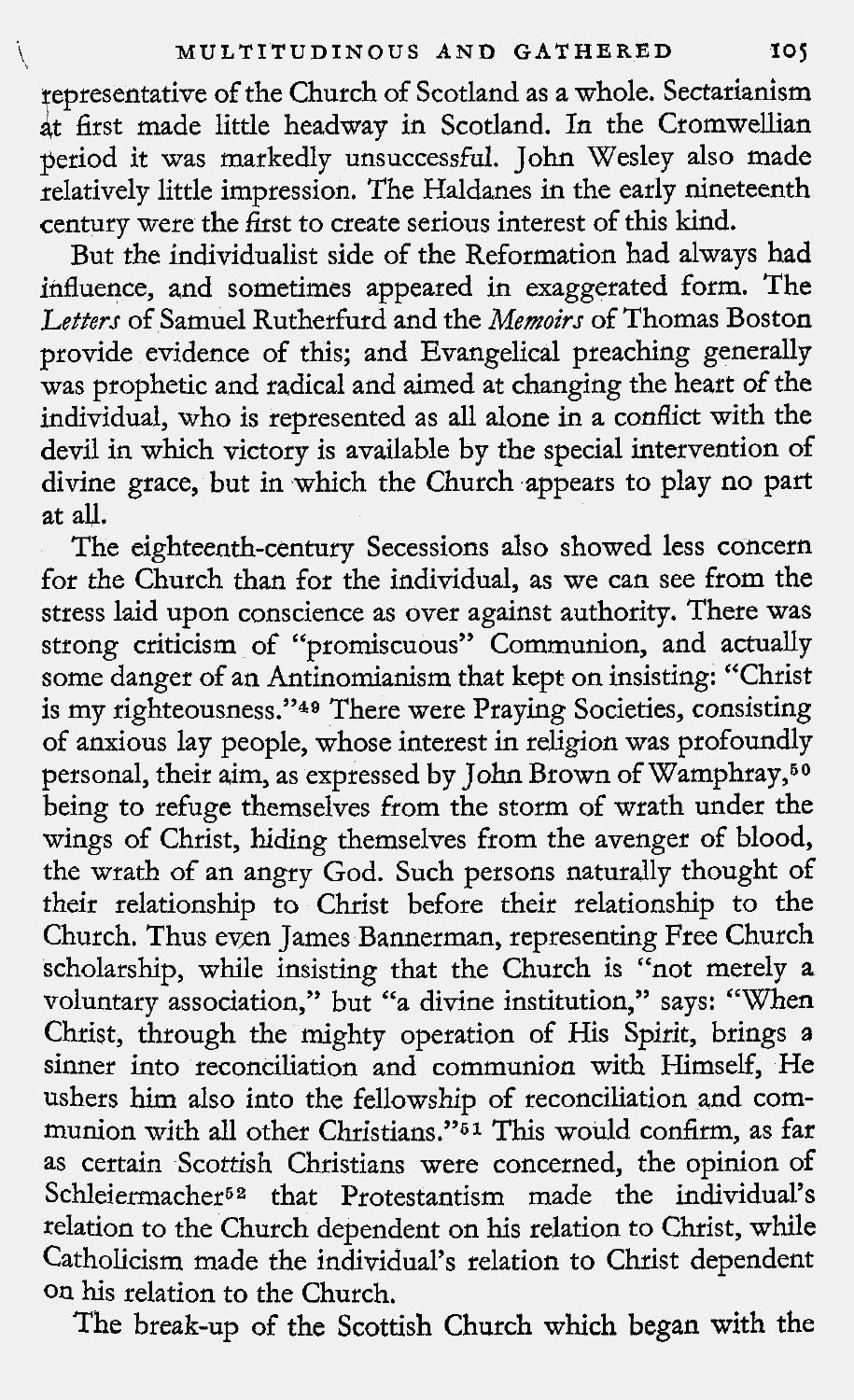Revolution Settlement destroyed its authority and discipline;' the emergence of denominations created an entirely new situaltion. Incidentally, it encouraged secularisation. The collections of the Seceders were required largely for the support of Church ordinances and were lost to the parish poor, and this hastened the Poor Law of **1841,** whereby the State took control. The United Presbyterians<sup>53</sup> showed increasing dislike of the State connection and eventually became disestablishmentarians, working also for the secularisation of education both in schools and universities. This was all in the direction of keeping religion a personal matter in a special sphere of its own, though the genuine Christian spirit could not but be charitable, and concern was shown for both social problems and missionary enterprise. Many of the Seceders also took an interest in democratic politics; and the same situation may be said to have existed in Scotland as is so amusingly illustrated in Dr. H. Townsend's Claims of **the**  Free Churches, where in relation to the Reform Bill period, the author quotes54 with approval **The Times** which had wrathfully told the Bishops to "confine themselves to superintending the souls of the faithful," and on the same page quotes, likewise approvingly, the very opposite sentiment expressed in Lord John Russell's "I know the Dissenters. They carried the Reform Bill."

## VI

To sum up, the "multitudinous" Church has its keen nucleus, and the "gathered" congregation has individuals born into it, growing up perhaps with little genuine spiritual conviction and even experiencing conversion only conventionally. There may therefore be more difference in theory than in practice, and we find the institutional and the spiritual sides everywhere though in all varieties of proportion; but there seems to be supreme wisdom in J. H. Oldham's words: "Within the Church as an organised society, the true Church has to be continually recreated."66 Or, as Samuel Rutherfurd wrote, "The Covenant external is made with a society or visible Church that out of them God may gather heirs of glory."66

A Church like the Church of Scotland is in fact no longer the Church of all the people; it is not really the Church of the Parable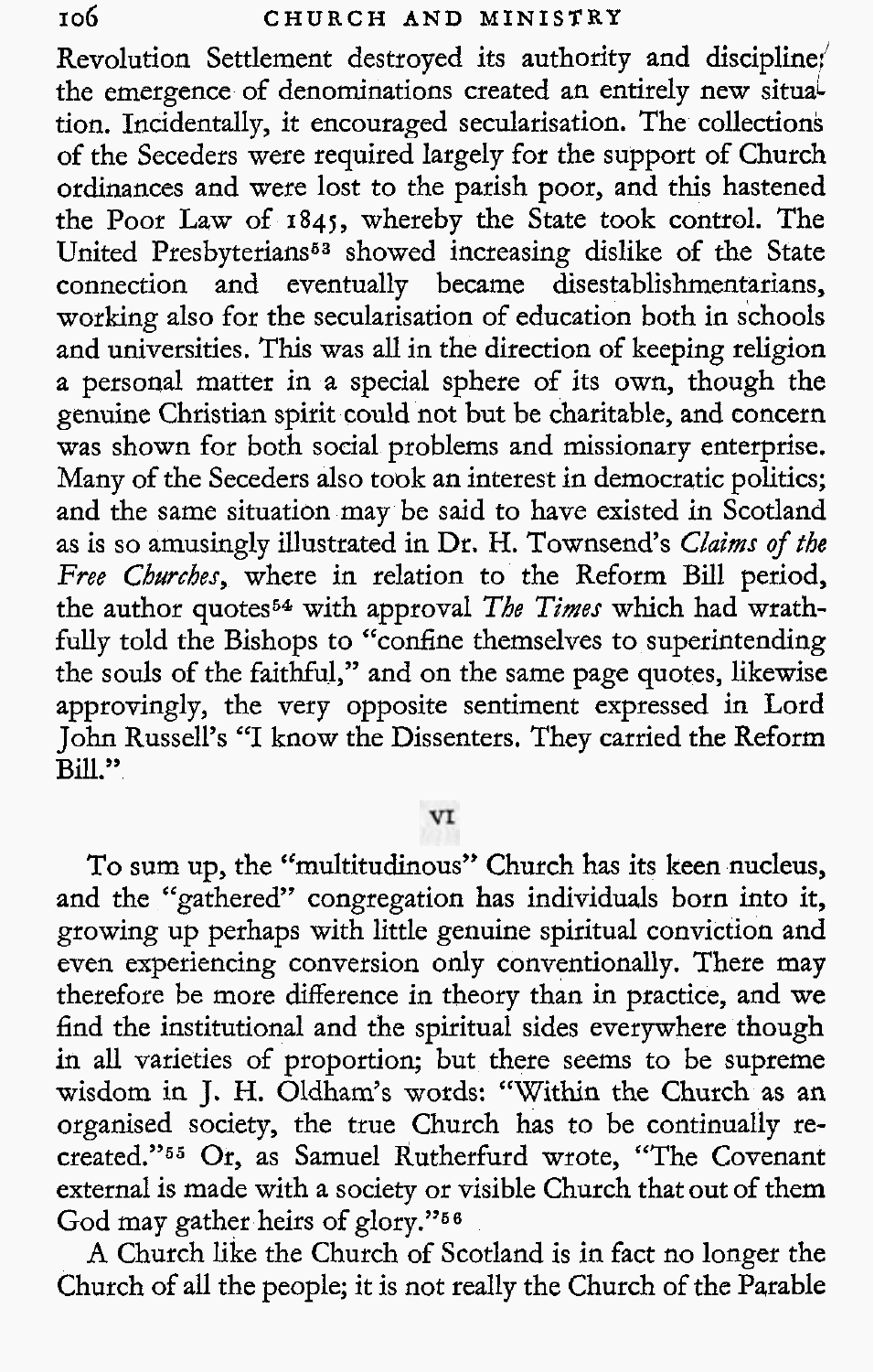of the Tares; has it not more and more acquired, relatively speaking, the character of a "gathered" Church, a company called out by God from the wilderness of the World, though active for its cultivation and salvation? And as to the "gathered" Church a corresponding question may be asked. This type is to-day strongly represented in English Free Churches, whose claims have recently been represented by Principal Henry Townsend. The system has, as already noticed, received lately some valuable encouragement from Barth and Brumer. But for the most weighty fact one must turn to America, where a large proportion of the religious people belong to Baptist, Methodist, Congregationalist and similar denominations.57 Do these Churches of many millions consist entirely of the godly, or are they not to all intents and purposes "multitudinous," though with a different temperament, distinctive opinions and traditions and customs and vocabulary, from some generally so called? Presbyterians in America and in other countries where the system is not "established" would appear to belong in some respects to both camps.

In the United States "Congress shall make no law respecting the establishment of religion." That leaves the matter open as far as individual states are concerned: and the Church and State problem in a European sense does not arise, but in practice many states give to all the Churches very effective recognition, though none is officially established. The Christian era is the basis of present-day chronology, Sunday is a day in a special category, days of prayer are recommended to the people, Congress has daily prayers, Thanksgiving Day is associated with religious services, Churches are privileged in the matter of taxation, ministers of religion travel half-price on many railways, and the general ethical principles at least of private morality are supposed to be derived from Christianity. One unfortunate development has been that there is no traditional standard in relation to which, or in opposition to which, sectarian tendencies naturally test themselves, and the result has been a great deal of spiritual drift, with disastrous consequences and possibilities. There is, however, general recognition of Christianity resting upon public opinion, while at the same time even Romanism with its many millions is merely one sect among many, and a Swedish pastor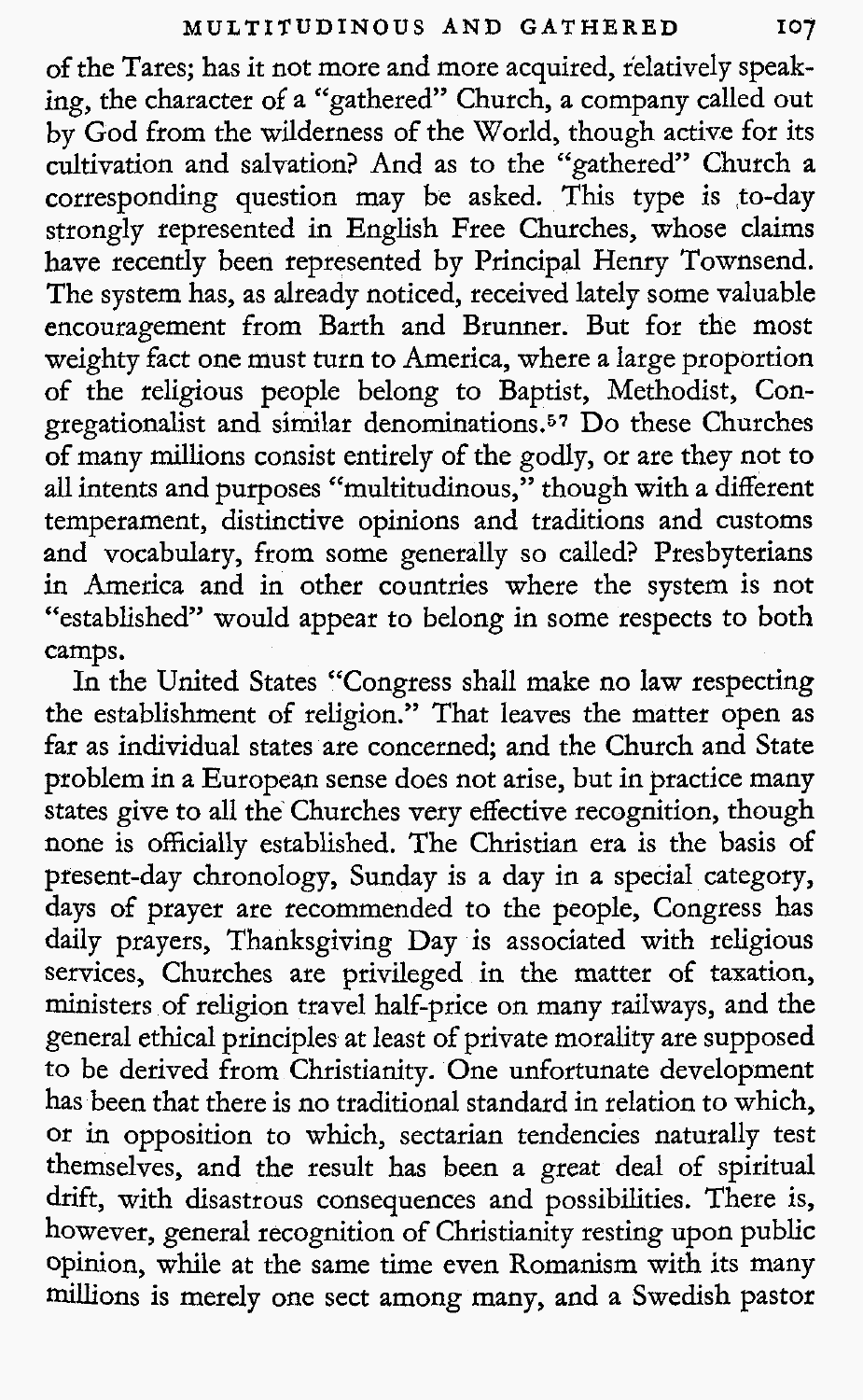finds himself no longer a civil servant. America does provide evidence that some accommodation between "multitudinous" and "gathered" is a practical possibility.

The main point of difference between these two types everywhere lies in the understanding of the word "holiness." Otto's Idea of the Holy has helped to analyse for us this complex notion; and both Barth with his Transcendence and the Mystics with their Pantheism had their word to say. The early conception must have suggested separation, taboo, inaccessibility. The Old Testament says that whatever touches the altar is holy: this refers to ritual purity. We read of holy ground, holy day, holy covenant, holy name, holy city, the Holy One of Israel. The Jews were "an holy people unto the Lord"; but, except for some of the more exalted prophets, this was not because of anything spiritual or moral, but because of the ceremonial law by which they were partitioned off from other nations.

In the New Testament the conception is no longer bound to the physical; we hear of holy prophets, holy brethren, holy Apostles, holy angels, holy Scriptures, Holy Father. And the Church speaks of Holy Communion, and is itself described as holy,—"groweth into an holy temple in the Lord," and its members holy,-"Be ye holy, for I am holy." The Creeds refer to the Holy Church. The Catholic interprets this as implying the indwelling Spirit, and the fact that all members are baptised and so regenerate. Bishop Eric Graham58 writes that the Church is called and constituted for holiness by the will of God, and is the covenanted sphere of the Holy Spirit's working, which is the process of sanctification. John Knox's *Book* of *Common-Order*  states: "The Church is holy, because it receiveth free remission of sins, . . . because, it being regenerate, it receiveth the spirit of sanctification. . . . Not that we think the justice of this Church, or of any member of the same, ever was, is or yet shall be so full and perfect, that it needeth not to stoop under mercy, but that because the imperfections are pardoned and the justice of Jesus Christ imputed unto such as by true faith cleave unto Him."

Certain individuals and groups have aimed at spiritual and moraI perfection, as in some cases under monasticism, striving to keep themselves unspotted from the world and living a life of entire devotion; and the Puritan interest in the hereafter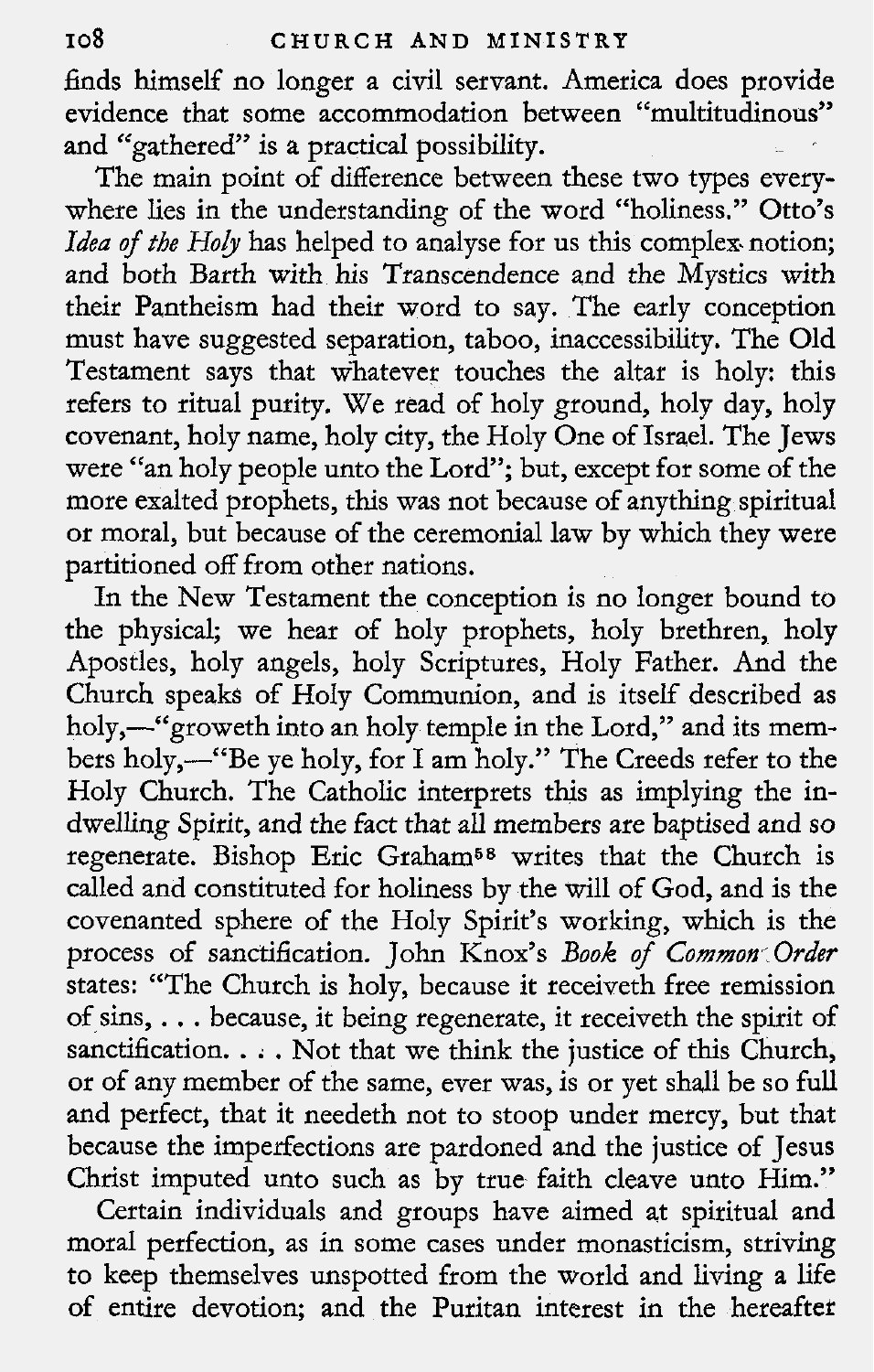induced similar feelings towards the world and all forms of pleasure. The sectarian John Canne **(1634)** urged separation from the Church of England on the ground that it consisted of "profane people, as atheists, idolaters, sorcerers, blasphemers, and all sorts of miscreants and wicked livers."69 It should be noted that the objection was not to the fact that people were sinners, but to the fact of their obduracy and impenitence after due warning given.

Most people have recognised that no Church, however select and however meticulously "gathered," could, on account of the spiritual and moral attainments of its constituents, lay claim to "holiness." The Church is holy because it belongs to God, and because of what Christ has done for those called into it. They may be holy by experience; the holiness of justification. But, generally speaking, there is emphasis on sanctification, and the duty of holiness and of imitation of Christ. Spener and other pietists attached much value to the pure life that should follow on pardon. John Willison of Dundee wrote of the Christian as "a man that is renewed inwardly by the Spirit of God, and aims at holiness."60 But the holiness of the individual derives entirely from his redemption, and the holiness of the Church, as Aulén expresses it, "rests on the finished and continuous work of Christ."61 Thus "holy things for holy persons" at Communion does not reserve the elements for the good people or Pharisees, but for those for whom Christ has been made righteousness and sanctification, and who have "closed with him." The Scots General Assembly Commission on the Will of God stated: "The Church on earth is a society, not of the just, but of the justified; not of the righteous, but of the forgiven and redeemed."<sup>62</sup>

It would thus appear that the "multitudinous" and "gathered" Churches tend to draw at different points this line of separation between the holy and all else. The former are content with a credible profession of faith; but the latter exercise their private and group judgment and discriminate "the profane and ungodly multitudes" (to use the phrase of Henry Barrow)<sup>63</sup> from the saints, the true believers, those who (as in the policy of one Baptist Church) "afford satisfactory evidence of possessing decided Christian principle by a corresponding Christian conduct and profession."64 Gosse's *Father and Son* is a classic in this